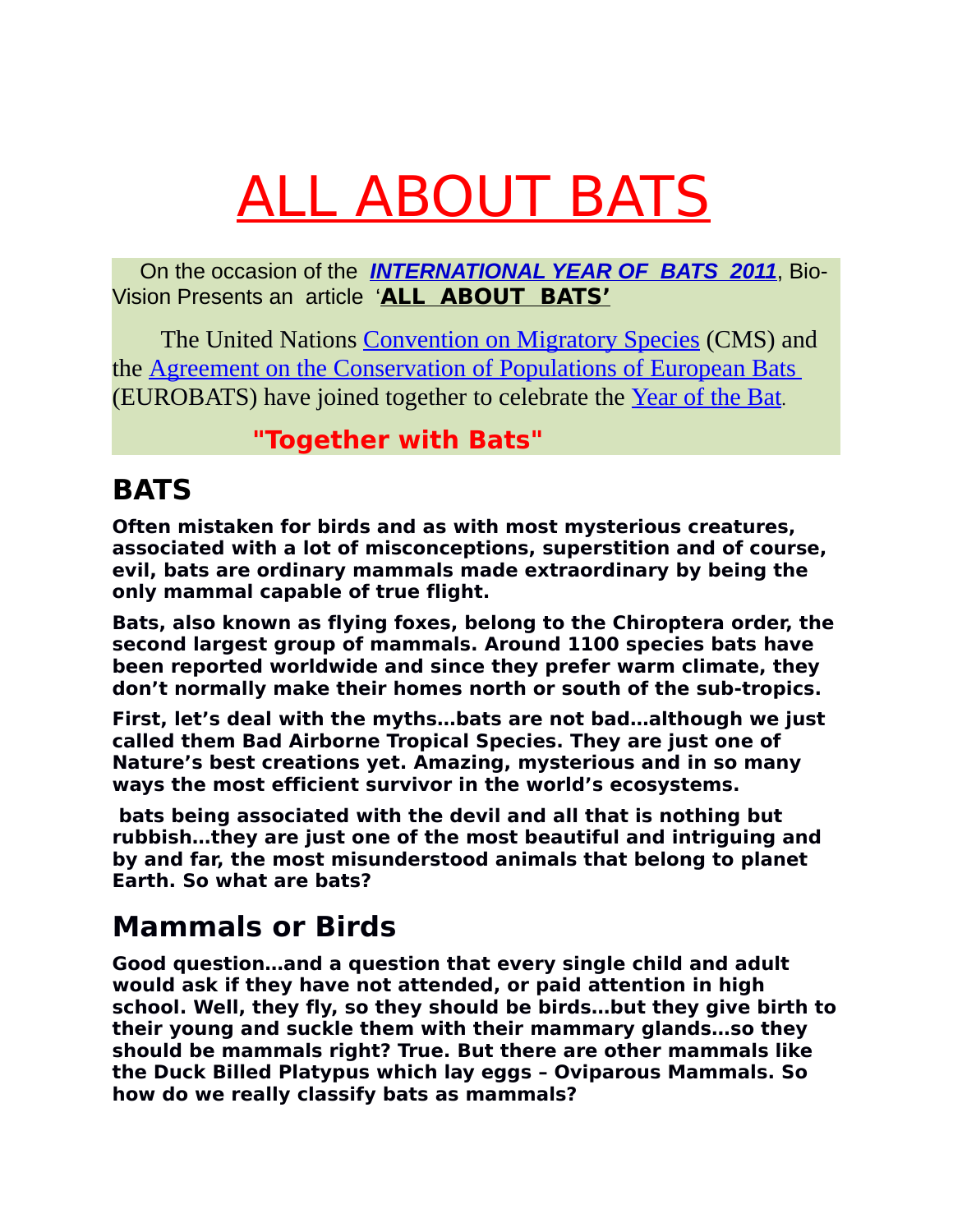**Mammals are identified not merely by the presence of mammary glands or by being Viviparous or animals that give birth to their offspring. They are identified by** 

- **External Ears or Pinnae. If you notice, Fishes or Pisces, have the Lateral Line Sense Organ that senses vibration in the water. Amphibians have the Tympanic membrane that senses sound. Reptiles, either have the tympanic membrane or like snakes, completely do away with hearing and focus on ground vibrations. In birds or Aves, the tympanic membrane is located in a recess with a tube that connects it to the surface of their body.**
- **However, Mammals and all of them have pronounced external ears called Pinnae**
- **Hair on the body: Yes, Bats have hair and it is nothing like the furry legs of the tarantula or any other non-mammalian species that may have hair on their legs. This is a typical characteristic of all mammals, which distinguishes the Bat from its avian counterparts**
- **The presence of mammary glands: All mammals have a specially modified set of sweat glands called mammary glands that in the females, produce milk that the offspring nurse on before they are weaned to their normal diet. Bats being mammals have these glands and they suckle their young ones as humans and other mammals do.**

**They need their habitat and they need warm climates to survive and many of the bat species are vulnerable to extinction due to deforestation, habitat loss, and excessive use of insecticides. Providing bats with bat houses can help to control the population decline by arranging areas for them to roost, hibernate and raise their young pups. Wouldn't you be proud to say you saved 1 family of bats by building a small bat house in your back yard? After all they are such amazing animals and it would be a shame to lose them.**

### **Fun Bat Facts**

**Many people have misconceptions about bats. In this article we will explore some of those and find out how amazing facts on bats really are**

**The first misconception is that bats are related to the rodent family and that they are basically "flying mice". This is simply not true; in fact, bats are a group all their own named 'Chiroptera', which means hand-wing. Bats are closer to groups like primates and lemurs versus the rodents**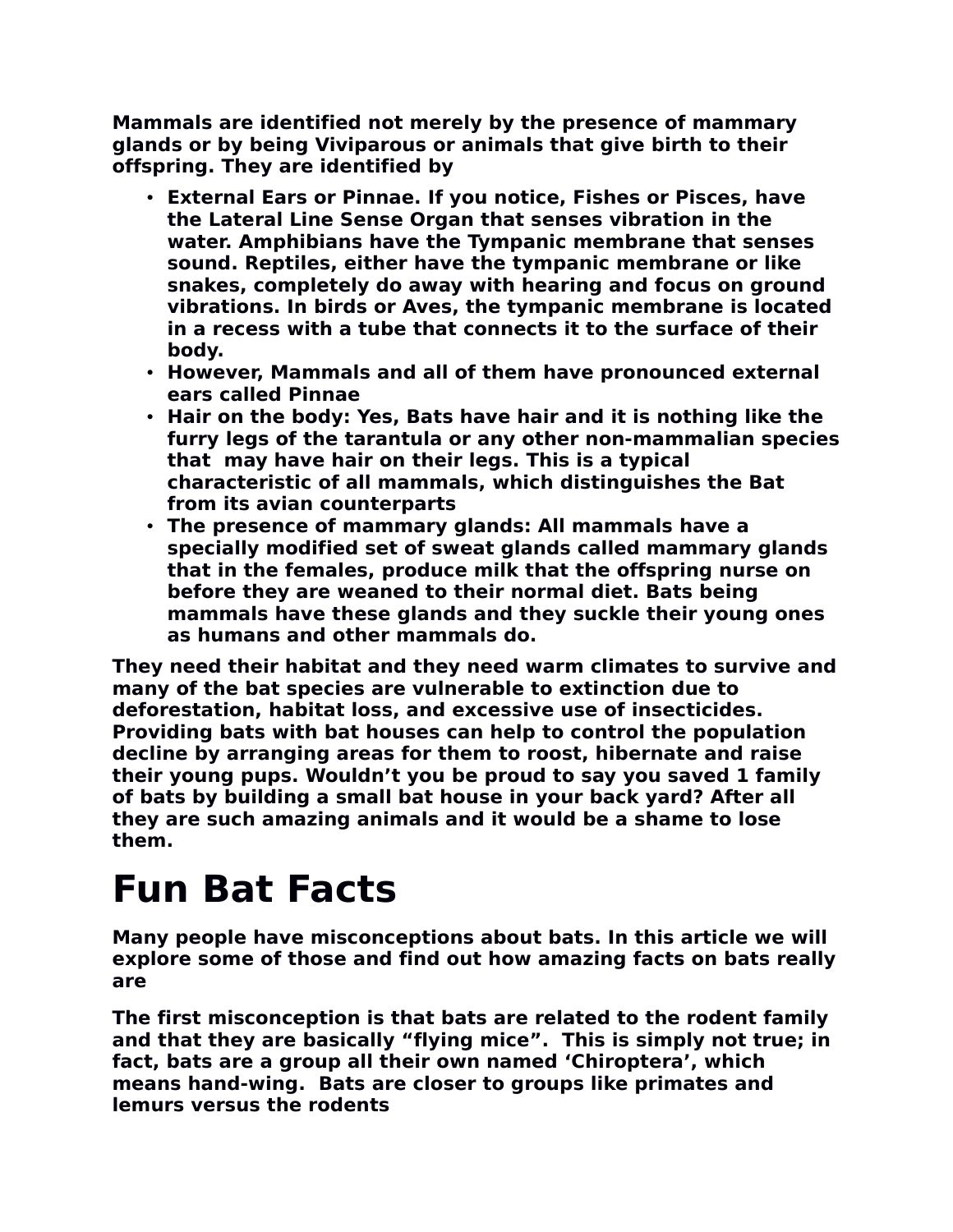**The next fact about bats that people are often wrong about is they think bats are blind. The old saying goes 'as blind as a bat' but in fact, many bats actually have very good vision. They can see almost as well as us and while their sight is definitely better in the darkness, they can still see pretty well. Some bats even see in color! But to see in the dark, like inside a cave, bats use "Echolocation". These are very high frequency vocalizations similar to radar that the bat emits as it flies**

**Not all bats are vampire bats, though we hear about those most. While many people believe that bats are vampires by nature, out of the 900 species of bats, there are only three vampire bats in the entire world. These three bat species generally stick to Latin America and they do not usually get their blood meal from humans. The remaining species of bats that are all over the world feed off of fruit, nectar, pollen and insects. There are so many types of bats that they make up 1/5 of the world's mammals!** 

**Bats usually only have one live young per year? Their slow reproduction makes them vulnerable to extinction. They also, just like us, feed their young by pectoral breasts until they are old enough to get food for themselves. The average life-span of a bat is similar to ours as well, as they can live up to forty or fifty years old. The majority of bats could fit in the palm of your hand!**

**A lot of people have no idea that bats do not like the cold weather. As soon as the weather changes, a lot of bats will migrate to South America and while there are some bats that will simply hibernate until the weather breaks, many bat species migrate and will fly over a thousand miles in order to get to places that are warm**

**The places that you will mainly find a lot of bat species are in some of the warmest parts of the world. The tropics are fantastic places for bats to live, not only do that have a lot of insects and flowers for their food source, but they are also the perfect climate for these furry little creatures. Mexico, Hawaii and even California are just a few of the places that many bats can be found**

**A great bat fact is one that makes gardeners and homeowners love them: a single bat can eat up to 600 mosquitoes in just 1 hour! Almost 40% of American bat species are having a severe decline in populations, for reasons including habitat loss.** 

### **Save the Bats**

**Of the 900 species of bats in the world, only 45 of them live in the United States, and most of these species are quite localized, such as**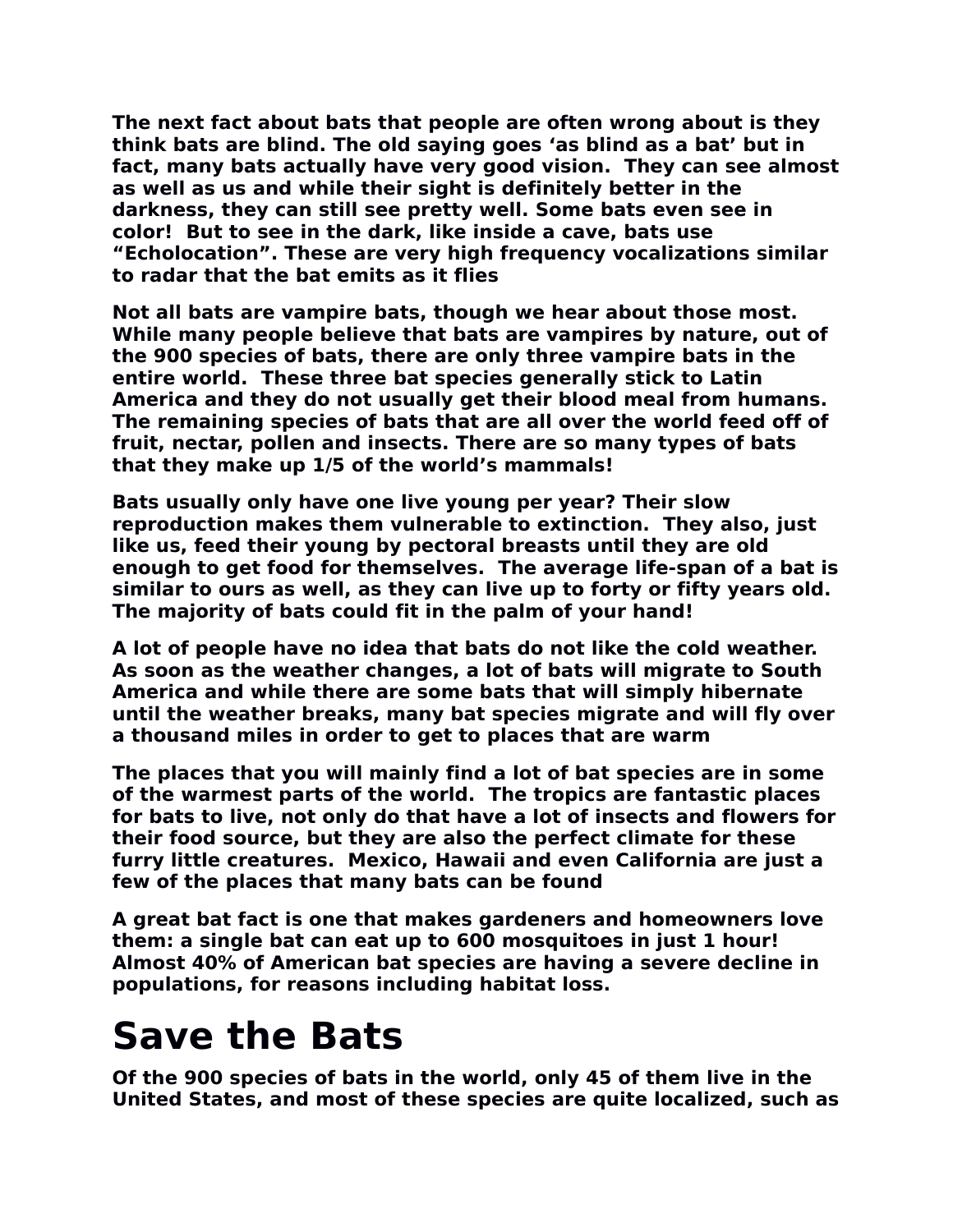**the Indiana bats that only use nine caves in Indiana to hibernate in during the winter months. Of those 45 species of American bats, seven of them are on the endangered species list due to being killed off by chemical insecticides over the years.**

**You can help save the bat population by building them a [bat habitat.](http://www.about-bats.com/bat-houses-for-sale.html) It is very easy to do, you don't have to plant anything or build a big glass house for them. In fact, it is doubtful that they would enjoy that very much. All that is needed are a few [bat houses](http://www.about-bats.com/bat-houses-for-sale.html) and a couple of big trees. But why would you want to save the bats? Aren't they dirty little dangerous creatures?**

**In fact, most bats are not dangerous at all. They are quite clean and they don't usually carry rabies. They won't attack people, quite the opposite. Bats will stay as far away from people as they can. And American bats don't suck blood. The closest vampire bats live in Central and South America and a few in Mexico, and even these bats don't feed on people's blood. They prefer sleeping animals to get their nightly few drops of blood, and the animals don't even know the bats were there.**

**Bats are actually quite beneficial to humans. Some species of bats pollenate many plants. But better than that, American bats will control the insect population near their habitat. Bats especially like to eat mosquitoes, and they like to eat a lot of them – at the rate of about 1,200 mosquitoes per hour during feeding time. Have you ever seen that many mosquitoes in your lifetime? Imagine how much even one bat feeding in your back your can do! Now, imagine how many mosquitoes you would have in your yard if there were no bats eating them. That's a scary thought, isn't it?**

**There are some great places to go if you want to see a lot of bats. Carlsbad National Park in New Mexico has a cavern that houses nearly a million bats. At one time, only about 70 years ago, there were more than 8 million bats living in Carlsbad Caverns. The park has erected a bat stadium where you can go to watch the bats come out of their caverns at dusk. There are so many of them that they will actually darken the sky.**

**Another great place to see bats is in Austin, Texas. There is a bridge in town that is affectionately called the "bat cave". Every night during the warmer months thousands of bats fly out from under this bridge at feeding time. They have actually caused traffic accidents! If you're ever in Austin, ask any local to point you in the direction of the bat cave, they'll know exactly what you are talking about. But while you are home, get started on your bat habitat and help to save these wondrous creatures.**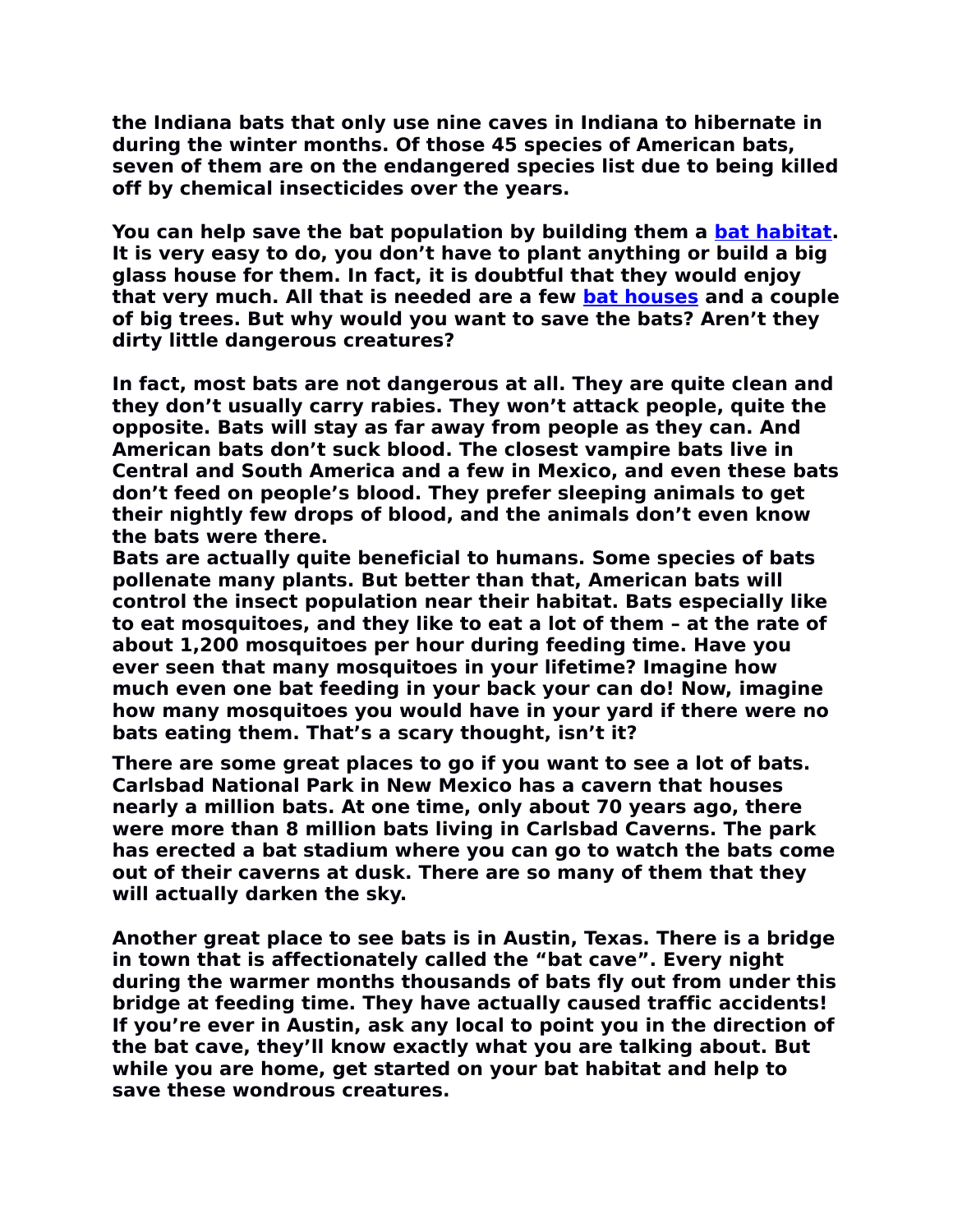# **The Gray Bat: It's Beautiful**

**There are many things about the gray [bat](http://www.about-bats.com/index.html) that people do not know and we'll explore some facts here. The gray bat is one of the largest species of the Myotis group and generally speaking, this beautiful creature tends to stick to the eastern United States. Places like Kentucky, Missouri, Tennessee, Florida, Georgia, Kansas, Indiana, Illinois, Oklahoma, Mississippi, Virginia and maybe even North Carolina are all places that the gray bat lives or has lived.**

**The gray bat is it is roughly four inches in length and it is the only Myotis to have the wing membrane attached to its ankle instead of it being attached at the base of the toe. The gray bat is also the only bat with back hair that is the same color from base to tip. Usually, the fur on a gray bat is … gray, but sometimes it can look russet in the summer.**

**The habitat of a gray bat is caves. While you may think that most bats love caves, that is not actually true. There are many bats that do not use caves as their home, rather they use hollow trees, old buildings, old homes; the gray bat however, uses caves. The gray bat is also one of the bats that hibernate and while most bats would rather make the journey to warmer climates, because of the location, gray bats are willing to hibernate inside their caves. In order for a bat to go into hibernation, the cave needs to stay at forty-two to fifty-two degrees; this will keep them cool yet not too cold.**

**These beautiful creatures do not only use caves in the wintertime, they utilize caves in the summertime as well. They usually just have to relocate themselves to a cave near a river or a lake so they can feed during the summer. A grey bat is more than willing to fly as far as twelve miles from their home cave in order to find food though, so if there are no caves near any streams or rivers, a gray bat can fly a ways to find food elsewhere**

**Like many 'microbats', the gray bat's diet consists generally of insects and small fish. This is one of the main reasons why a gray bat likes to be near the water, as it is easier to find food there. Like most bats, gray bats do all of their hunting at night and feed at night.**

**There is also something different about the gray bat that many people do not know of; it is on the endanger species list. There are not all that many grey bats left. Slow reproduction and habitat destruction have contributed to their population decline.**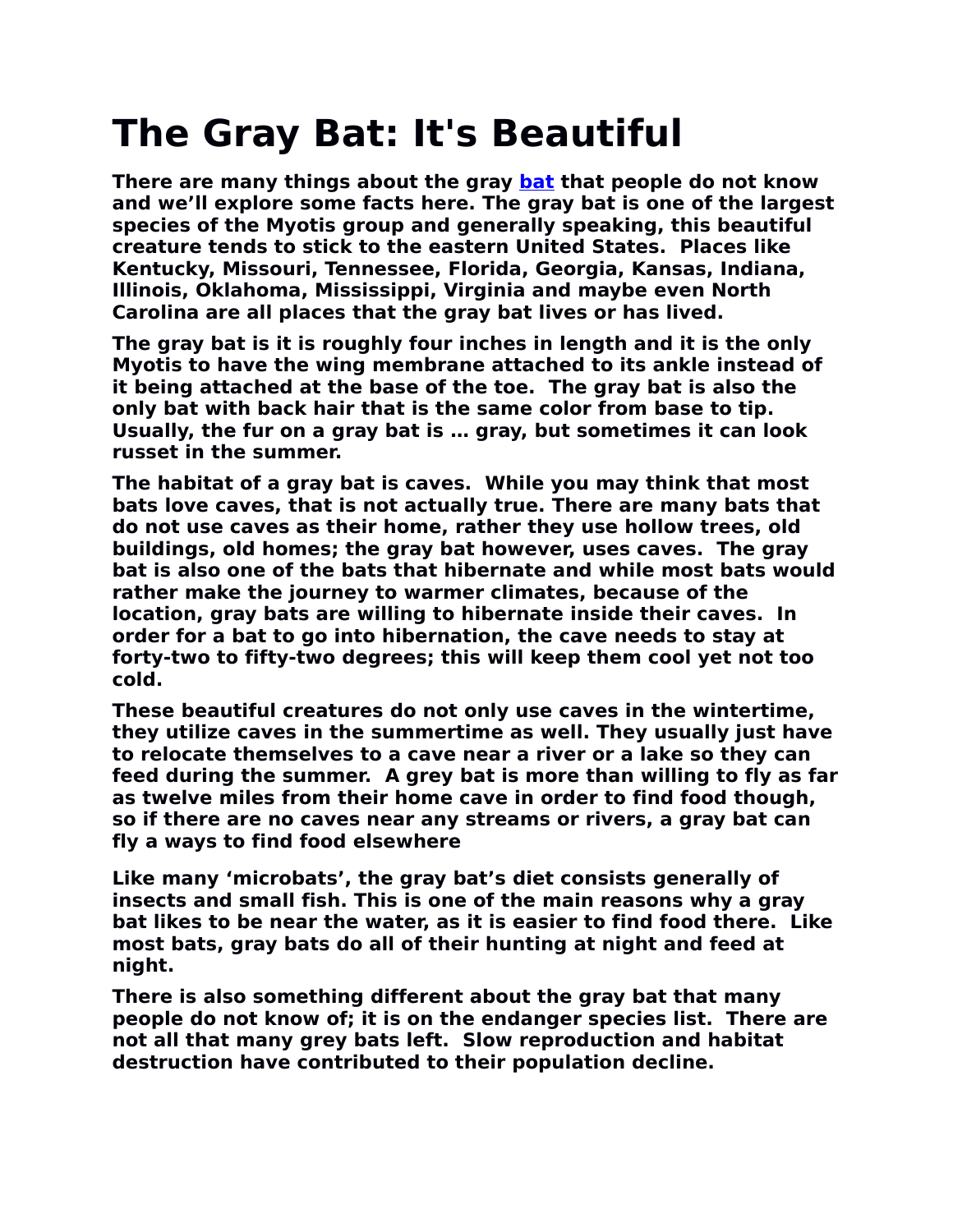# **Different Types of Bats**

**Bats, also known as flying foxes are mammals which can fly. They belong to the Chiroptera order and form the second largest group of mammals. Around 1100 bats have been reported worldwide and since they prefer warm climate, they do not occur in the Polar Regions. Out of the 1100 bats, 70% feed on insects and similar creatures (insectivores) while the rest feed on fruits (frugivores). They play a major and important role in the ecosystem by helping to keep the insect population under control, pollinate flowers and distribute seeds of various plants.** 

**Bats fall under two main categories – Megabats (megachiroptera) and Microbats (microchiroptera). Megabats are usually large sized (though there a few of them that are smaller than the microbats) with well-developed eyes and small ears. Their eye sight is so good that they do not depend on echolocation for navigation and finding food. They feed on fruits, nectar and pollen. Microbats on the other hand are relatively smaller with small eyes and large ears. They have poor eyesight and hence have to use echolocation. These types of bats mainly feed on insects and small creatures and a few of them (Vampire Bats) love to drink blood.**

**Megabats belong to the Pteropodidae family which is further divided into 7 subfamilies. Afew of the megabats are described below.**

#### **MEGABATS**

- **Eastern Tubenosed Bat (Nyctimene robinsoni) Also known as or Queensland Tubenosed Bat, the Eastern Tubenosed Bat belongs to the subfamily [Nyctimeninae](http://en.wikipedia.org/w/index.php?title=Nyctimeninae&action=edit&redlink=1) and genus Nyctimene (Tube-nosed fruit bats). It is a dark brown bat with gray colored head and yellow spots scattered here and there. Unlike most other species of this family, this bat has raised tubular nostrils.**
- **Pygmy Fruit Bat (Aethalops alecto) Also known as the Grey Fruit Bat, this bat is a species of [Old World](http://en.wikipedia.org/wiki/Old_World) [fruit bat.](http://en.wikipedia.org/wiki/Fruit_bat) It belongs to the subfamily [Cynopterinae](http://en.wikipedia.org/w/index.php?title=Cynopterinae&action=edit&redlink=1) and genus [Aethalops](http://en.wikipedia.org/wiki/Aethalops) (pygmy fruit bats).This bat is highly restricted to montane forest above 1000 m from Peninsular [Malaysia,](http://en.wikipedia.org/wiki/Malaysia) [Sumatra](http://en.wikipedia.org/wiki/Sumatra) and [Java.](http://en.wikipedia.org/wiki/Java) It had been reported at [Mount Kinabalu](http://en.wikipedia.org/wiki/Mount_Kinabalu) in [Borneo](http://en.wikipedia.org/wiki/Borneo) and Crocker Range in [Sabah;](http://en.wikipedia.org/wiki/Sabah) Gunung Mulu and Bareo in Sarawak.**
- **Spotted-winged Fruit Bat (Balionycteris maculate) This bat, belonging to the subfamily [Cynopterinae](http://en.wikipedia.org/w/index.php?title=Cynopterinae&action=edit&redlink=1) and genus [Balionycteris](http://en.wikipedia.org/wiki/Balionycteris) is the smallest fruit bat in the whole world. It is found in southern [Thailand,](http://en.wikipedia.org/wiki/Thailand) [Malaysia,](http://en.wikipedia.org/wiki/Malaysia) and on the island of**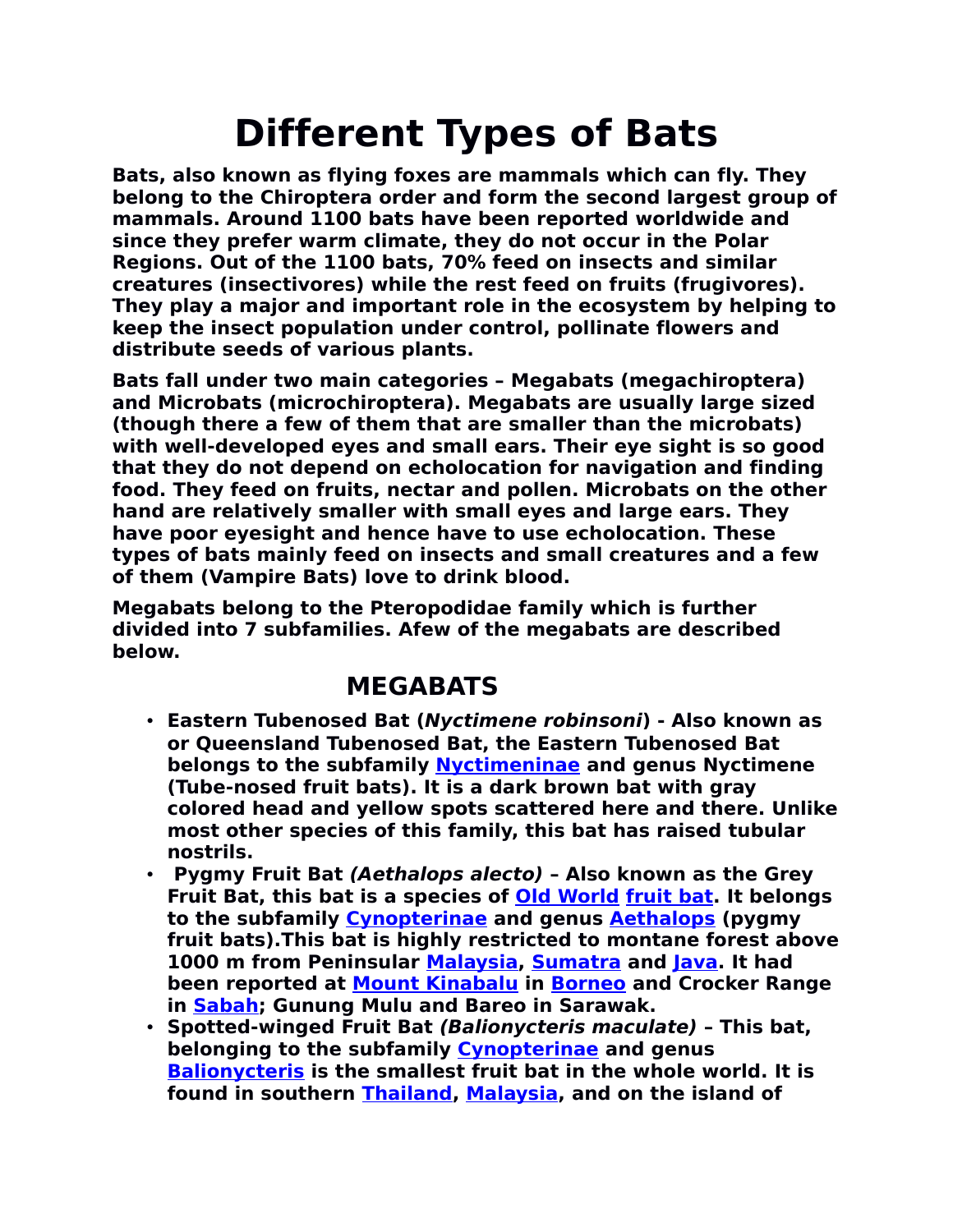**[Borneo,](http://en.wikipedia.org/wiki/Borneo) this bat is the only type within this genus. The name Spotted-winged Fruit Bat comes from its dark wings with a pale spot at each joint. It occupies forest areas where they can be found roosting in small groups in caves and trees.** 

- **Lesser Short-nosed Fruit Bat (Cynopterus brachyotis) A small bat that belongs to the subfamily [Cynopterinae](http://en.wikipedia.org/w/index.php?title=Cynopterinae&action=edit&redlink=1) and genus [Cynopterus](http://en.wikipedia.org/wiki/Cynopterus) (dog-faced fruit bats or short-nosed fruit bats). Itis brown to yellowish brown with a dark orange collar in males and yellowish collar in females. It has a fox-like face with large black eyes. They roost in small groups in trees, caves and under leaves. This is a widely distributed species. Its range includes [Sri Lanka,](http://en.wikipedia.org/wiki/Sri_Lanka) southwest [India,](http://en.wikipedia.org/wiki/India) northeast India, [Andaman](http://en.wikipedia.org/wiki/Andaman_and_Nicobar_Islands) [and Nicobar Islands,](http://en.wikipedia.org/wiki/Andaman_and_Nicobar_Islands) southern [China,](http://en.wikipedia.org/wiki/China) southern [Burma,](http://en.wikipedia.org/wiki/Burma) [Indochina,](http://en.wikipedia.org/wiki/Indochina) [Thailand,](http://en.wikipedia.org/wiki/Thailand) the [Malay Peninsula,](http://en.wikipedia.org/wiki/Malay_Peninsula) [Sumatra,](http://en.wikipedia.org/wiki/Sumatra) [Java,](http://en.wikipedia.org/wiki/Java) [Bali,](http://en.wikipedia.org/wiki/Bali) [Sulawesi,](http://en.wikipedia.org/wiki/Sulawesi) the [Philippines](http://en.wikipedia.org/wiki/Philippines) and also on the [Lesser Sunda Islands.](http://en.wikipedia.org/wiki/Lesser_Sunda_Islands) It plays a vital role in plant pollination. Various plants such as avocadoes, dates, bananas, mangoes, and peaches depend on them for seed distribution. Since they feed on fruits, they are considered as crop pests.**
- **Greater Short-nosed Fruit Bat (Cynopterus sphinx) This bat, belonging to the subfamily [Cynopterinae](http://en.wikipedia.org/w/index.php?title=Cynopterinae&action=edit&redlink=1) and genus [Cynopterus](http://en.wikipedia.org/wiki/Cynopterus) (dog-faced fruit bats or short-nosed fruit bats) is found in [South](http://en.wikipedia.org/wiki/South_Asia) and [Southeast Asia.](http://en.wikipedia.org/wiki/Southeast_Asia) It is also known as the Short-nosed Indian Fruit Bat. It is brown to grey-brown on the upper side and paler below and has very soft and silky fur. Its range includes [Bangladesh,](http://en.wikipedia.org/wiki/Bangladesh) [Bhutan,](http://en.wikipedia.org/wiki/Bhutan) [Cambodia,](http://en.wikipedia.org/wiki/Cambodia) [China,](http://en.wikipedia.org/wiki/China) [India,](http://en.wikipedia.org/wiki/India) [Indonesia,](http://en.wikipedia.org/wiki/Indonesia) [Laos,](http://en.wikipedia.org/wiki/Laos) [Malaysia,](http://en.wikipedia.org/wiki/Malaysia) [Myanmar,](http://en.wikipedia.org/wiki/Myanmar) [Philippines,](http://en.wikipedia.org/wiki/Philippines) [Sri Lanka,](http://en.wikipedia.org/wiki/Sri_Lanka) [Thailand,](http://en.wikipedia.org/wiki/Thailand) and [Vietnam.](http://en.wikipedia.org/wiki/Vietnam) These bats make nests high up in palm trees. They chew the palm fronds to make tents. When palms are not available, they construct tents by closely weaving together the leaves and twigs of creeping vines that grow over buildings. Short-nosed fruit bats are carriers of the deadly disease, [Japanese encephalitis](http://en.wikipedia.org/wiki/Japanese_encephalitis) in humans. Even though they play important roles in pollination and seed dispersal in many plants, they are considered to be pests on fruit crops.**
- **Salim Ali's fruit bat (Latidens salimalii) A rare megabat that belongs to the subfamily [Cynopterinae](http://en.wikipedia.org/w/index.php?title=Cynopterinae&action=edit&redlink=1) and genus Latidens. It is the only type belonging to this genus. It is a middle-sized bat with no external tail. Its wing is light brown and the head is covered by blackish brown fur. The lower side is light greybrown with the hairless brown wing membrane. It was first recorded at an altitude of 750 meters in the High Wavy Mountains of the Annamalai [Western Ghats,](http://en.wikipedia.org/wiki/Western_Ghats) Theni district, [Tamilnadu,](http://en.wikipedia.org/wiki/Tamilnadu) South India. This bat is considered to be a critically endangered species.**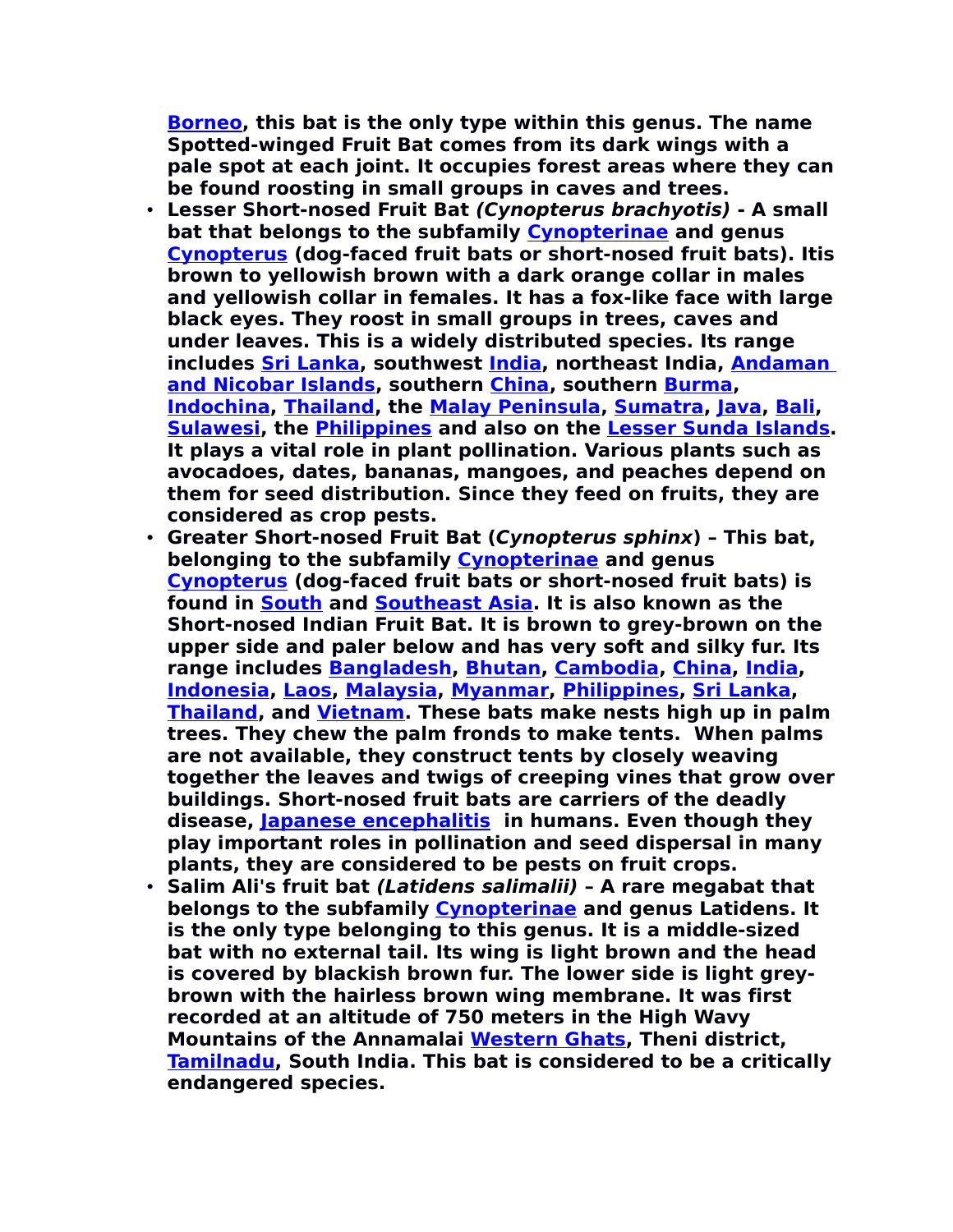- **Dusky Fruit Bat (Penthetor lucasi) This bat, belonging to the subfamily [Cynopterinae](http://en.wikipedia.org/w/index.php?title=Cynopterinae&action=edit&redlink=1) and genus [Penthetort](http://en.wikipedia.org/wiki/Penthetor)he only type within this genus. The upper side is dark grey-brown and lower side is pale buff-grey. It roosts in large groups in rock shelters or caves, sometimes in darkness. These bats attack fruit plantation for their food and hence they are considered to be crop pests. They are useful as a seed dispersing agent. Range of this bat includes South-East Asia - Peninsular Malaysia and extreme South Thailand. Also Borneo, Sumatra and Riau archipelago.**
- **Talaud Flying Fox (Acerodon humilis) This bat belongs to the subfamily [Pteropodinae](http://en.wikipedia.org/wiki/Pteropodinae) and genus [Acerodon.](http://en.wikipedia.org/wiki/Acerodon) It is found only in the islands of [Salebabu](http://en.wikipedia.org/w/index.php?title=Salebabu&action=edit&redlink=1) and [Karekaleng](http://en.wikipedia.org/w/index.php?title=Karekaleng&action=edit&redlink=1) in the [Talaud](http://en.wikipedia.org/wiki/Talaud_Islands) [archipelago](http://en.wikipedia.org/wiki/Talaud_Islands) of [Indonesia.](http://en.wikipedia.org/wiki/Indonesia) It occurs in habitats like subtropical or tropical [swamps.](http://en.wikipedia.org/wiki/Swamp) This bat is listed as an endangered species. The decline in its population is due to hunting and loss of habitat from logging.**
- **Giant golden-crowned flying fox (Acerodon jubatus) Also known as the Golden-capped fruit bat, this bat belongs to the subfamily [Pteropodinae](http://en.wikipedia.org/wiki/Pteropodinae) and genus [Acerodon.](http://en.wikipedia.org/wiki/Acerodon) It is the largest known bat in the whole world and is found only in Philippines. These bats are considered vulnerable to extinction due to hunting and deforestation. This bat gets its common name from the golden fur around its head. Its natural habitat is the rainforests of the Philippines. It helps in the pollination and dispersal of seeds of many fruit trees in Philippines. An interesting characteristic of this bat is that it uses water for grooming.**
- **Panay Giant Fruit Bat (Acerodon lucifer) This is a [fruit bat](http://en.wikipedia.org/wiki/Fruit_bat) belonging to the subfamily [Pteropodinae](http://en.wikipedia.org/wiki/Pteropodinae) and genus [Acerodon.](http://en.wikipedia.org/wiki/Acerodon) It is found in the [Philippines.](http://en.wikipedia.org/wiki/Philippines) This species was declared [extinct](http://en.wikipedia.org/wiki/Extinct) in 1996. The reasons that led to the extinction of these bats include deforestation and/or [excessive](http://en.wikipedia.org/wiki/Hunting) hunting of the species.**
- **Straw coloured fruit bat (Eidolon helvum) An African [fruit bat](http://en.wikipedia.org/wiki/Megabat) that is one of the most widely distributed species. It derives its name from the yellowish or straw color of their exterior. It belongs to the subfamily [Pteropodinae](http://en.wikipedia.org/wiki/Pteropodinae) and genus [Eidolon](http://en.wikipedia.org/wiki/Eidolon_(genus)) (straw-coloured fruit bats). Range of this bat extends from southwestern [Arabian Peninsula,](http://en.wikipedia.org/wiki/Arabian_Peninsula) forest and [savanna](http://en.wikipedia.org/wiki/Savanna) zones of Africa (south of the [Sahara\)](http://en.wikipedia.org/wiki/Sahara) and to the offshore island of [Madagascar.](http://en.wikipedia.org/wiki/Madagascar) Males are bright orange whereas the females are usually silky yellowish. It has very big eyes, ears and cheeks. Its wings are long, black and pointed at the tip. These bats live in large communities or groups of over 100,000. They leave their roost in groups at night time in search of food. They**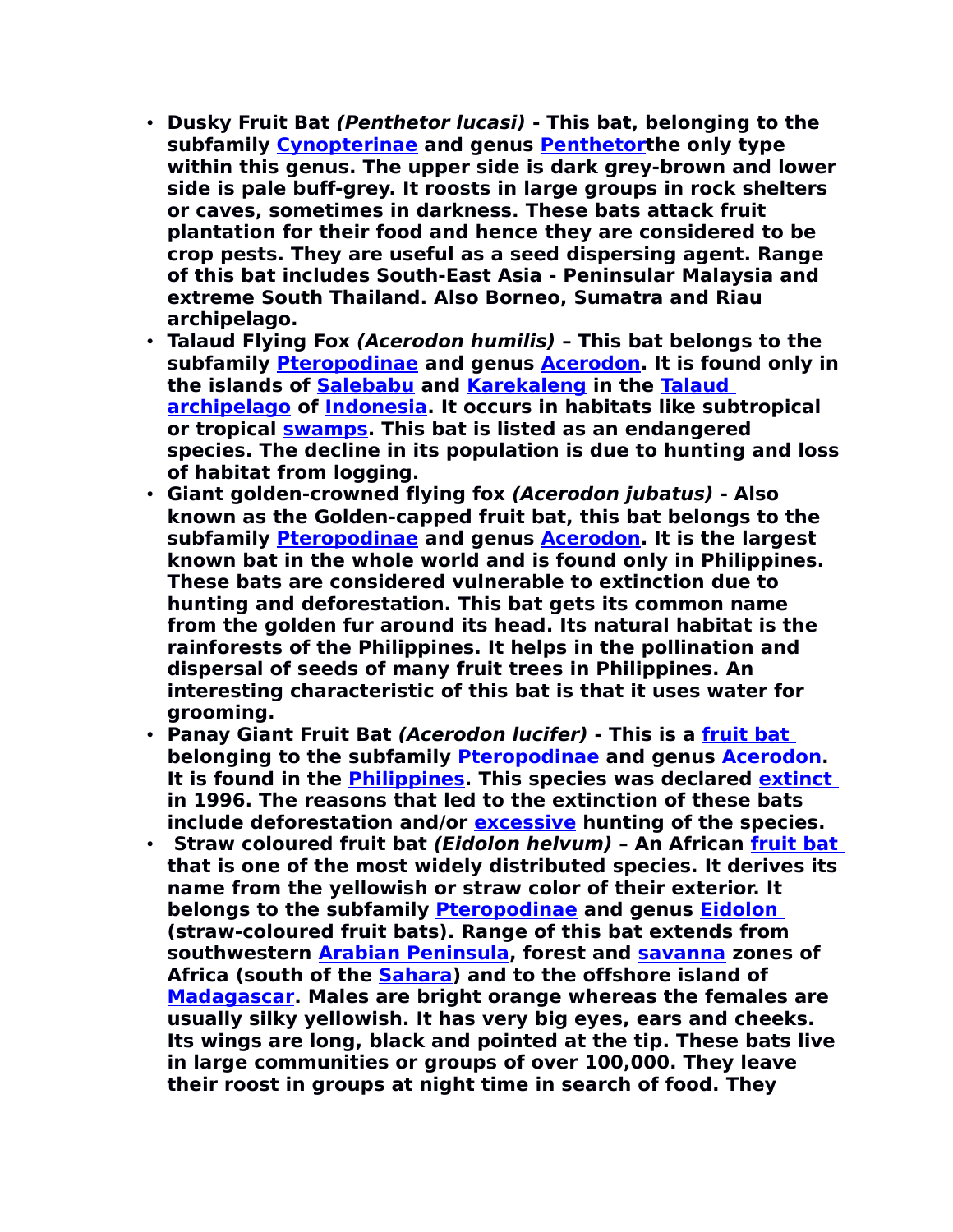**detect their food by smell and sight. They are useful creatures that help in pollination and seed dispersal.** 

- **Black flying fox (Pteropus alecto)– One of the largest bats belonging to the subfamily [Pteropodinae](http://en.wikipedia.org/wiki/Pteropodinae) and genus Pteropus. This bat has short black hair with a reddish-brown mantel and has an average weight of 710 grams and a wing-span of more than one meter. They are residents of Australia, Papua New Guinea and Indonesia. These bats roost in large groups in mangroves, patches of rainforest, paperbark swamps, and bamboo forests, and sometimes in caves or underneath overhangs. They are single brooded. The mother carries her young one for the first month and after that she flies alone in search of food at night. Black flying-foxes feed on pollen and nectar from native [eucalyptus,](http://en.wikipedia.org/wiki/Eucalyptus) [paperbark,](http://en.wikipedia.org/wiki/Melaleuca) Lilypillies and [turpentine trees.](http://en.wikipedia.org/wiki/Turpentine_tree)**
- **Spectacled Flying Fox (Pteropus conspicillatus) A large black [flying fox](http://en.wikipedia.org/wiki/Flying_fox) also known as the Spectacled Fruit Bat belonging to the subfamily [Pteropodinae](http://en.wikipedia.org/wiki/Pteropodinae) and genus Pteropus. It has strawcolored fur surrounding its eyes. The mantle is dull yellow and extends across the back, neck, and shoulders. Some species have pale yellow fur on the face and top of the head. These bats live in forests and rainforests are their favored habitat. They build colonies in [rain forests,](http://en.wikipedia.org/wiki/Rain_forest) [mangroves,](http://en.wikipedia.org/wiki/Mangrove) [paperbark,](http://en.wikipedia.org/wiki/Paperbark) and [eucalypt](http://en.wikipedia.org/wiki/Eucalypt) forests. The Spectacled Flying-fox feeds on rainforest fruits, riparian zone flowers, and flowers from Myrtaceae (primarily [Eucalyptus](http://en.wikipedia.org/wiki/Eucalyptus) and [Syzygium](http://en.wikipedia.org/wiki/Syzygium) species) and fruits from the Moraceae (figs) and [Myrtaceae](http://en.wikipedia.org/wiki/Myrtaceae) (primarily Syzygium**

#### • **MICROBATS**

**The second category of types of bats, the Microbats or echolocating bats are usually referred to by their scientific name. As mentioned before, these bats rely on echolocation to find food and for navigation. A few of the microbats are described below.**

- **Seychelles sheath-tailed bat (Coleura seychellensis) belongs to the family Emballonuridae and genus genus [Coleura.](http://en.wikipedia.org/wiki/Coleura) It is found in the central granitic islands of the [Seychelles](http://en.wikipedia.org/wiki/Seychelles) Islands north of [Madagascar.](http://en.wikipedia.org/wiki/Madagascar) It is one of the most endangered species due to habitat loss and effects of introduced plant species. This bat weighs about 10 - 11 g. It roosts in caves and houses, in crevices and cracks. It feeds on a variety of insects and similar creatures.**
- **Northern Ghost Bat (Diclidurus albus) Also known as the Jumby Bat, this [bat](http://en.wikipedia.org/wiki/Bat) [comes](http://en.wikipedia.org/wiki/Species) from [South America,](http://en.wikipedia.org/wiki/South_America) [Trinidad,](http://en.wikipedia.org/wiki/Trinidad) and [Central America.](http://en.wikipedia.org/wiki/Central_America) It belongs to the family Emballonuridae and genus genus [Diclidurus.](http://en.wikipedia.org/wiki/Coleura) It is a rather rare and white bat with a**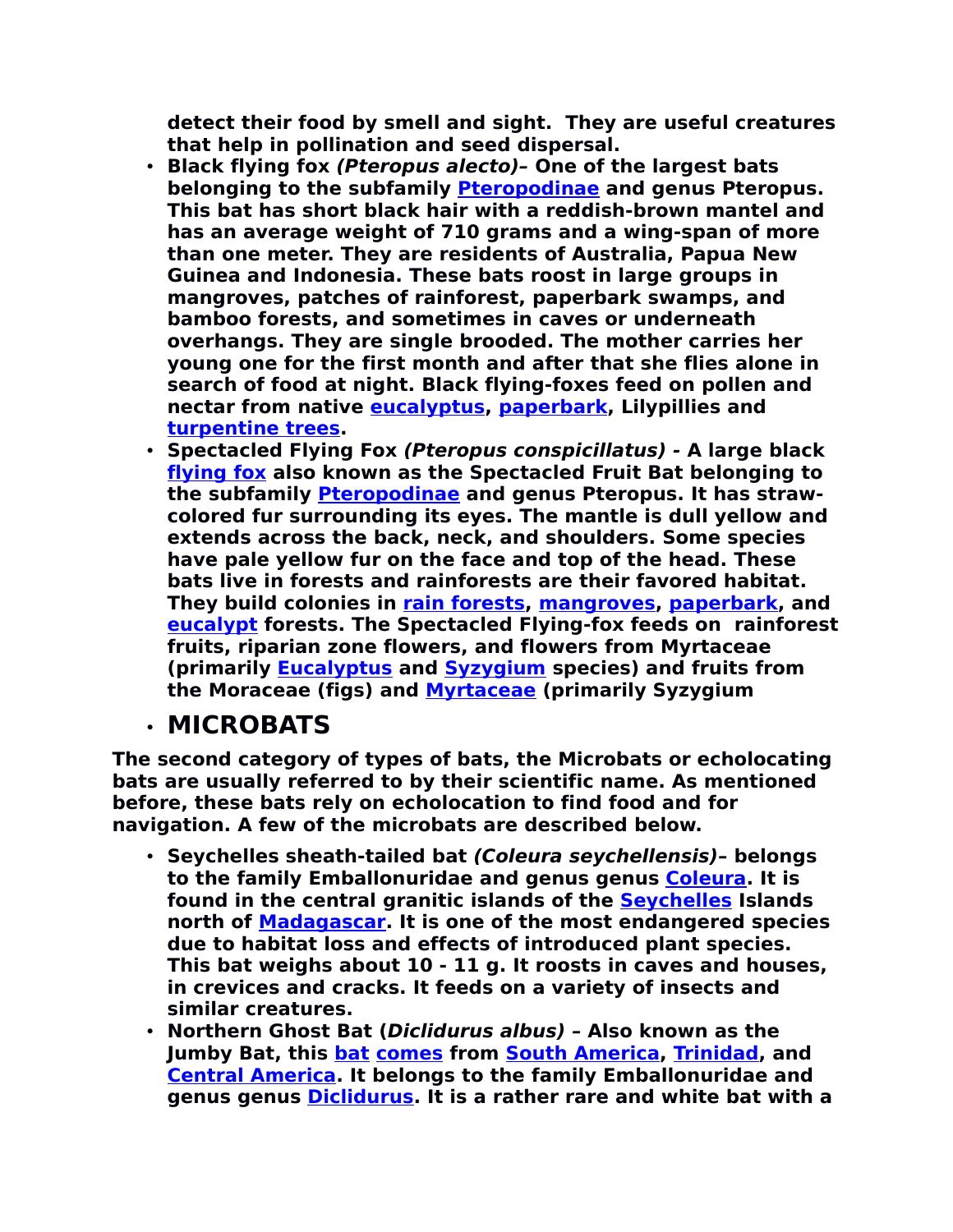**strange sac at the base of its tail. It feeds on insects and roosts in caves, deep rock crevices, and old mines.** 

- **Kitti's Hog-nosed Bat (Craseonycteris thonglongyai)– belongs to the family Craseonycteridae and genus Craseonycteris. Also known as the bumblebee bat, this is the smallest species / type of bat and comes from western [Thailand](http://en.wikipedia.org/wiki/Thailand) and southeast [Burma.](http://en.wikipedia.org/wiki/Burma) Upperside has a reddish-brown or grey coat and underside is paler. It has a prominent [pig-](http://en.wikipedia.org/wiki/Pig)like snout. Its ears are large whereas its eyes are small and mostly covered by fur. Wings are large and black with long tips. These bats roost in the caves of limestone hills and feed on insects.**
- **Lesser Horseshoe Bat (Rhinolophus hipposideros) This is a European bat that is one of the smallest bats in the world. It has a wingspan of about 192-254 mm and weighs only 5 to 9 grams. The common name is derived from its prominent horseshoe shaped nose. This bat has very small eyes and strong feet that help in holding on to rocks and branches of trees. It lives in groups and hunts food by relying on echolocation (frequency ranges from between 93-111 kHz). Their natural diet includes small insects. The Lesser Horseshoe bat is single brooded. It gives birth to only one pup in a year. These bats hibernate during winter inside caves, cellars, mines and old buildings. This species is vulnerable to extinction due to destruction of its habitat, over use of insecticides etc.**
- **Ghost Bat (Macroderma gigas) -Also known as the False Vampire Bat, this species belongs to the family Megadermatidae and genus Macroderma. It is found only in Australia. Its wings have a very thin membrane that gives it a ghostly appearance at night and hence the common name Ghost Bat. Upperside is covered with grey fur and the lower side has pale grey- white fur. Its wings are long and slender and it lacks a tail. It has large ears and very sharp teeth. Apart from insects, their natural diet consists of small creatures like frogs, lizards and sometimes even other bats. It uses both eyesight as well as echolocation for hunting. It can be found roosting in caves, tunnels and mines in small groups. This species is also considered to be vulnerable to extinction due to destruction of its habitat.**
- **Vampire bats These are bats that feed on blood. There are 3 species, all native to Americas that belong to this type. They are the [Common Vampire Bat](http://en.wikipedia.org/wiki/Common_Vampire_Bat) (Desmodus rotundus), the [Hairy](http://en.wikipedia.org/wiki/Hairy-legged_Vampire_Bat)[legged Vampire Bat](http://en.wikipedia.org/wiki/Hairy-legged_Vampire_Bat) (Diphylla ecaudata), and the [White-winged](http://en.wikipedia.org/wiki/White-winged_Vampire_Bat) [Vampire Bat](http://en.wikipedia.org/wiki/White-winged_Vampire_Bat) (Diaemus youngi). They have small ears and short tail membrane. Their teeth are very sharp which helps to bite and cut into the prey. The saliva of the vampire bats contain a substance called Draculin which helps to prevent clotting of**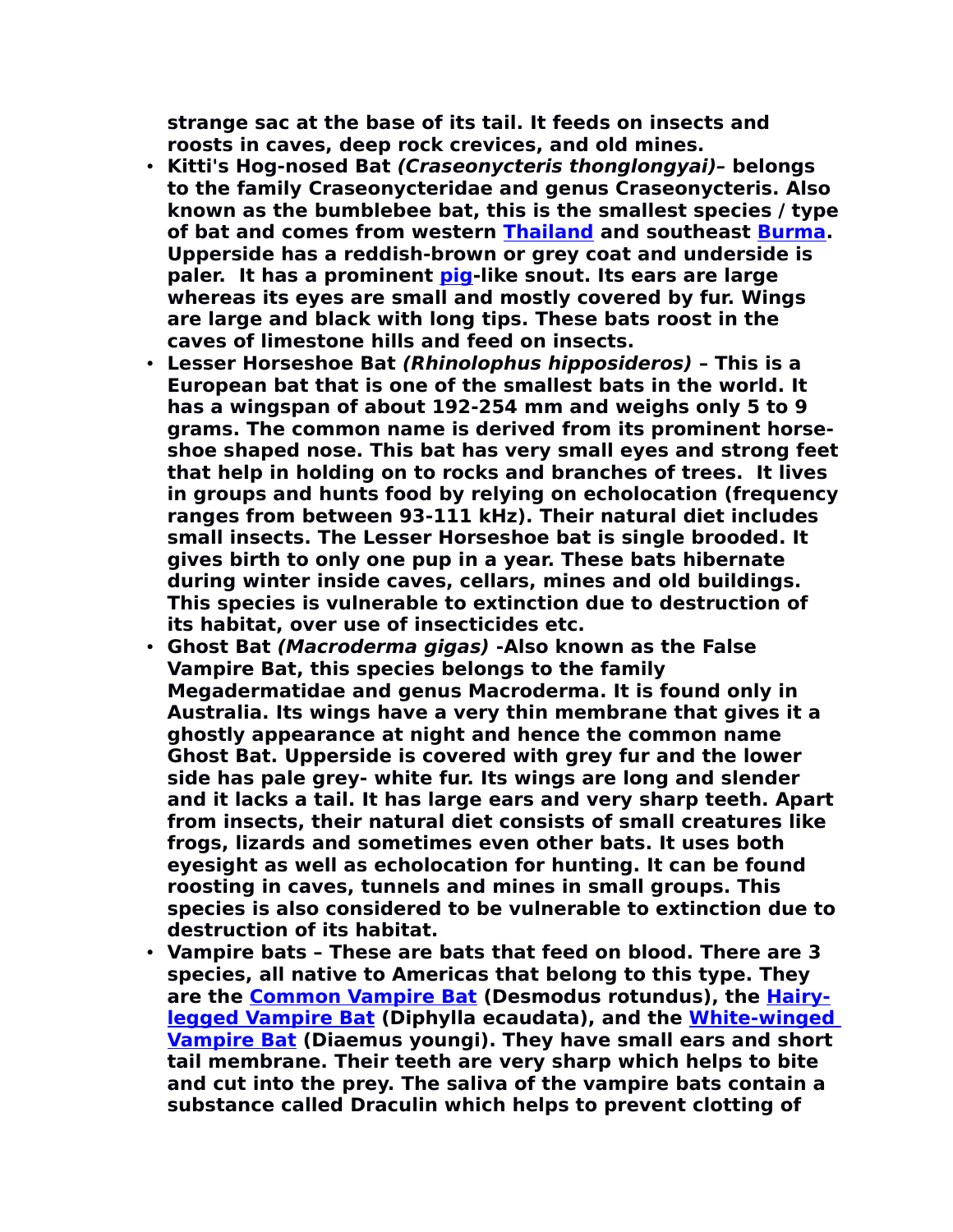**the prey's blood and prolong bleeding. These bats feed on the blood by licking at the bleeding site. They do not suck blood. This bat has an interesting behavior of adopting a orphaned young bats, may be because of the strong bond that it shares with other members of the group. It is also interesting to note that they share their food with other hungry bats. Vampire bats prefer to live in colonies in completely dark places, such as caves, old wells, hollow trees, and buildings.** 

**Out of the 1100 kinds / types of bats, a large number of them are vulnerable to extinction due to deforestation, habitat loss, and excessive use of insecticides. Providing bats with bat houses can help to control the population decline by arranging areas for them to roost, hibernate and raise their young pups**

#### **About Fruit Bats**

**Fruit bats are some of the most popular bats in the world– they are furry, cute mammals and do not inspire the fear that some people have of bats. In this article, we will explore some fruit [bat](http://www.about-bats.com/index.html) [factst](http://www.about-bats.com/index.html)hat you may not know about, for example, did you know that another name for a fruit bat is a 'megabat'? If not, then this article will definitely help you learn a little bit more about this ever-so-popular bat!**

**While fruit bats are generally dubbed megabats that does not always mean that the bat is going to be large. Actually, fruit bats have some of the smallest bats in the world in their family, the very smallest being just six centimeters long. Megabats do have some larger bats in their family as well, some of them having a wing span of about five feet and weighing in at about two pounds, so the largeness of the megabat group really does vary.**

**The fruit bat has an excellent sense of smell. While many people believe all bats are blind, fruit bats are really the only bats that do not have the best sight, they mostly do everything with their nose. The other group of bats called 'microbats' (the bats that eat insects) have excellent sight, especially at night.**

**Fruit bats are some of the most popular bats in the world– they are furry, cute mammals and do not inspire the fear that some people have of bats. In this article, we will explore some fruit [bat](http://www.about-bats.com/index.html) [factst](http://www.about-bats.com/index.html)hat you may not know about, for example, did you know that another name for a fruit bat is a 'megabat'? If not, then this**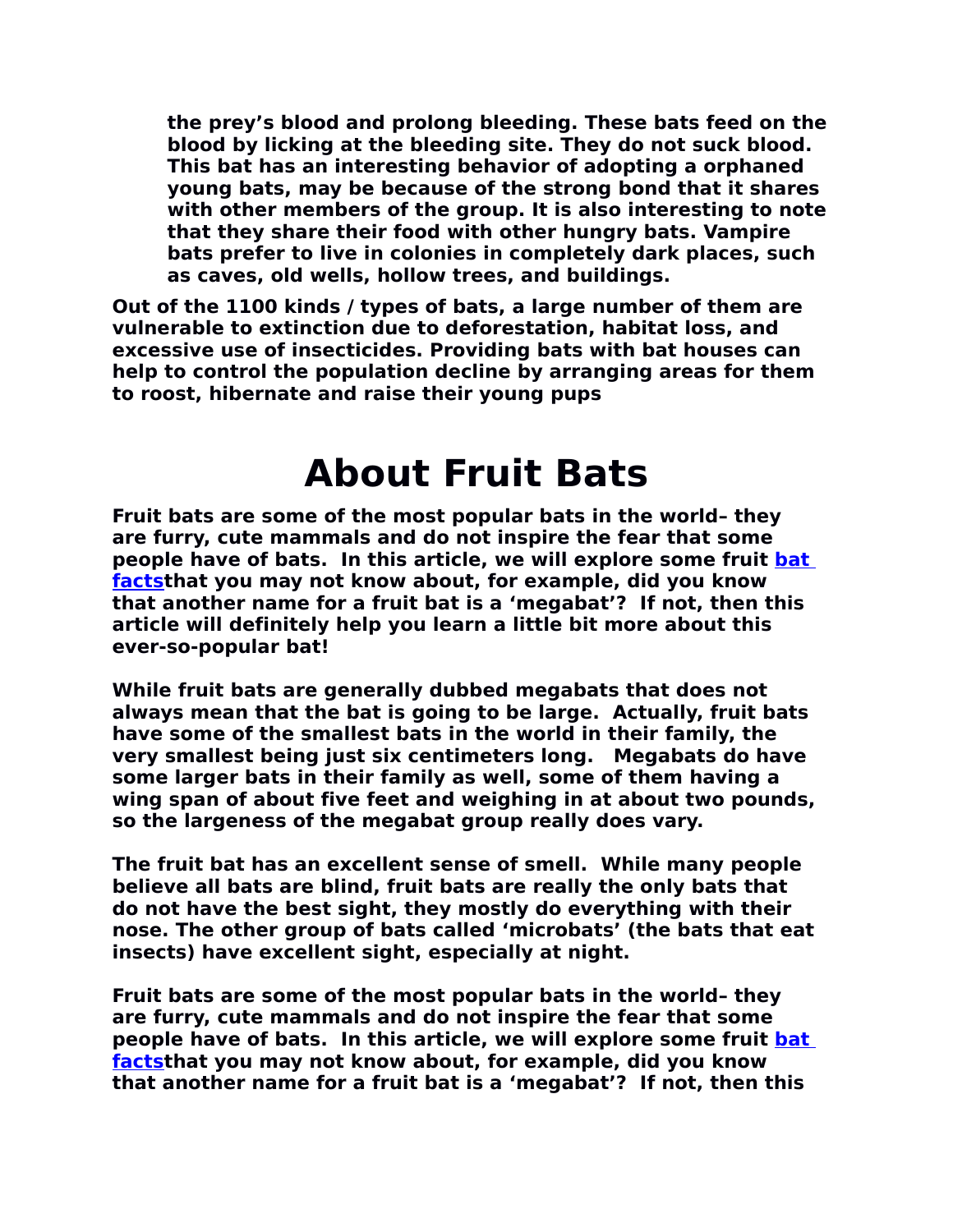**article will definitely help you learn a little bit more about this ever-so-popular bat!**

**While fruit bats are generally dubbed megabats that does not always mean that the bat is going to be large. Actually, fruit bats have some of the smallest bats in the world in their family, the very smallest being just six centimeters long. Megabats do have some larger bats in their family as well, some of them having a wing span of about five feet and weighing in at about two pounds, so the largeness of the megabat group really does vary.**

**The fruit bat has an excellent sense of smell. While many people believe all bats are blind, fruit bats are really the only bats that do not have the best sight, they mostly do everything with their nose. The other group of bats called 'microbats' (the bats that eat insects) have excellent sight, especially at night.**

**Fruit bats diet contains mostly just fruit and no insects or blood at all. They do tend to feed from flowers, taking a cue from the butterfly and eating the sweet nectar out of the flowers, but generally speaking a fruit bat will stick to just fruit. Now, the fruit does not always have to be whole, there are many fruit bats that love to lick the juices from crushed fruit, but if they have to, these bats do have teeth which allow them to bite through the hard fruit skins if needed.**

**Larger fruit bats will sometimes eat an entire fruit piece whole, for they have a larger mouth, bigger teeth and they are able to swallow a larger fruit whole. The smaller fruit bats will just hover and flap their wings in front of the fruit or flower, stealing bites from the fruit or some of that sweet nectar from the flower.**

**Generally speaking, fruit bats can be found anywhere in the world! Although, they mostly like to stay in the tropical areas because not only do the tropics have an abundance of fruit, but also they have the heat. Bats do not, by nature, like the cold weather and while some bat species are willing to hibernate, the fruit bat or megabat is not one of them. This is one of the main reasons why you will find more bats in places like Hawaii, Mexico and the tropics**

#### **Vampire Bats: What You Don't Know!**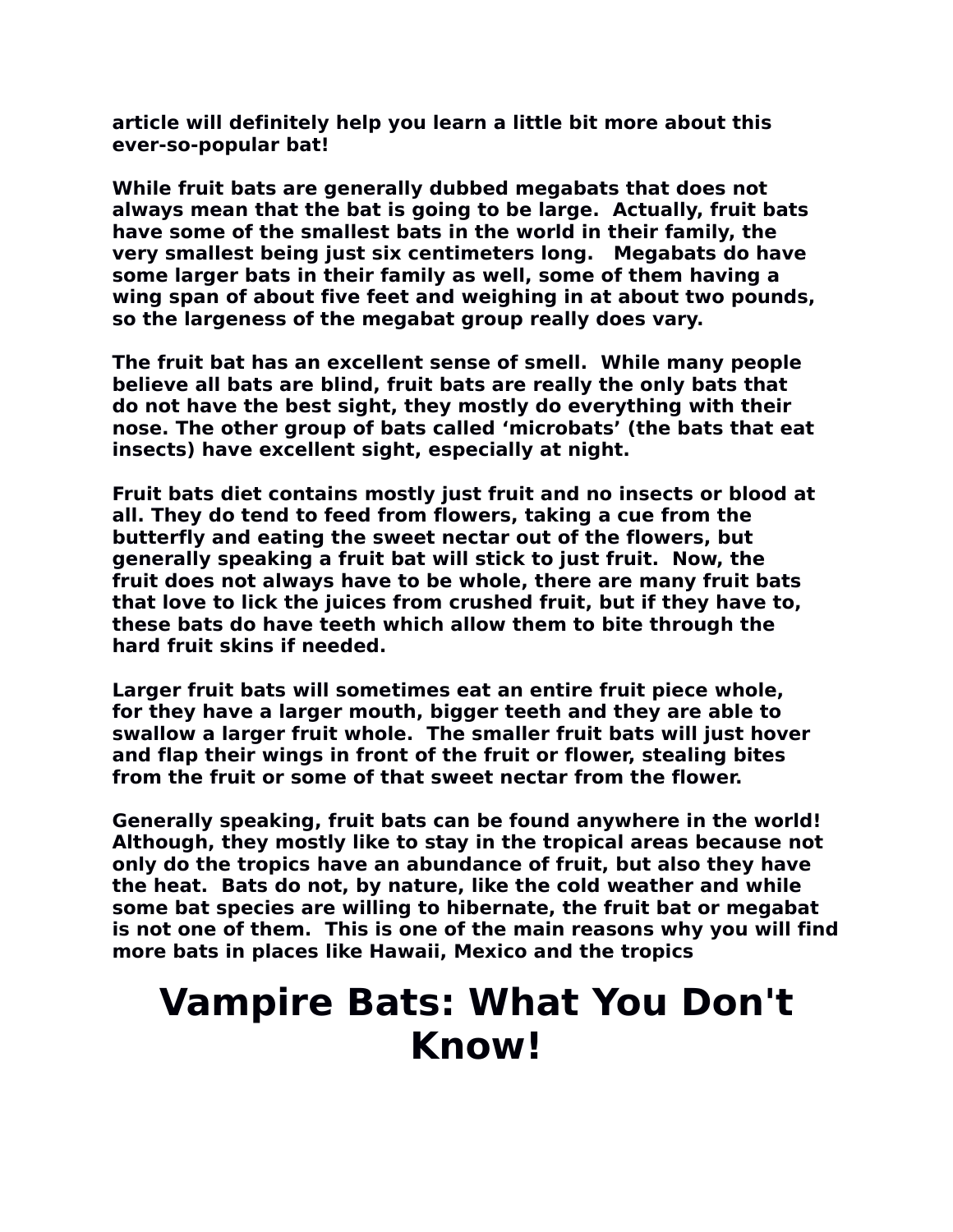**Vampire [batsa](http://www.about-bats.com/index.html)re one of the main reasons why people are not only scared of bats but why bats have gotten a bad reputation over the years. One of the main things that you need to understand about vampire bats is that they do not usually attack humans. Vampire bats would much rather feed off of sleeping, smaller animals in order to get their teaspoon-sized meal instead of attacking a human. There are a few different types of vampire bats and in this article; we will dive deep into detail about one of the most feared bats in the world.**

**Firstly, there are just three different kinds of bats that feed strictly on blood and they are: the common vampire bat, the hairy-legged vampire bat and the white-winged vampire bat. All three of these species of vampire bats are native to Latin America, Mexico, Brazil, Chile and Argentina. However, these bats are mainly found in Latin America.**

**Now even though these three bats have the same diet of food, they are extremely different from each other in attitudes and also in the families that they are in. They all look very different and fly differently. But their main food source is exactly the same and therefore they do all hunt the same.**

**Now, vampire bats will only hunt for their food when it is fully dark outside, so if you are walking around in the daytime, you will never have to worry about running into one of these beautiful yet frightening creatures. Like most fruit eating bats and fish eating bats, vampire bats will emit only a very low-energy sound that can be heard by bats in small pulses.**

**The common vampire bat is one that will feed from mammals mostly, where the hairy-legged vampire bat and the white-winged vampire bat alike will mostly feed from the blood of birds. When a vampire bat locates their prey, they usually try to find prey that is sleeping. Once the prey is spotted, the vampire bat will land and approach it on the ground; these bats are very agile and graceful and quick as lightning. Vampire bats are also some of the only bats that can walk, and run at a speed of about 4.9 miles per hour.**

**When they have located their prey and they have landed, a vampire bat will usually use its canine and cheek teeth in order to shave away some of the hairs or feathers on their prey and use their upper incisors to cut deep and drain some of the blood from whichever animal they have picked to feed from. Now, as soon as the vampire has bitten into their food source, some of the bats saliva will be**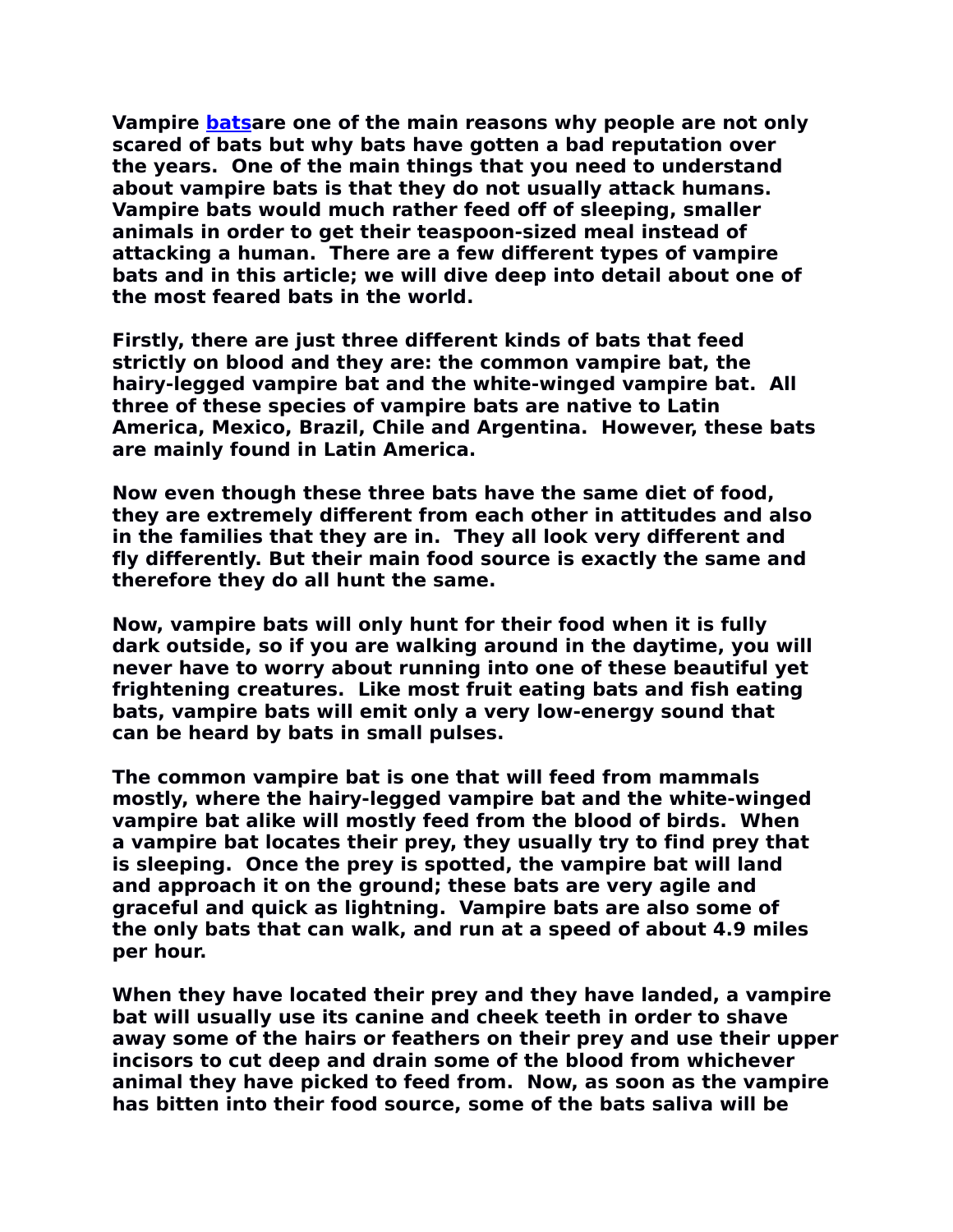**inserted into the animal. Vampire bats saliva is specifically designed to prolong bleeding, so they can feed from a single animal for quite a long time as soon as they bite them. Vampire bats saliva does not allow the blood to clot and that is the main reason they can feed from their prey for a long period of time**

#### **The Bumblebee Bat: Do You Know What It Is?**

**There are many people who have no idea what the bumblebee bat really is or how it got its name. Well, the name 'bumblebee bat' is just a nickname. The real name for this beautiful bat is the 'Kitti's Hog-Nosed bat', but 'bumblebee bat' is a better name all together as it is more descriptive. The bumblebee bat used to be seen all over the world many years ago, but now-a-days it is confined to just a few lucky countries and a few very lucky limestone caves.**

**One of the main reasons that this hog-nosed bat got the nickname of bumblebee bat is due to its size. This small creature is one of the world's smallest animals. It can basically fit into anyone's palm and it is definitely one of the cutest little bats in the entire world. The bumblebee bat has a reddish-brown coat or sometimes a grey one, it has a hog's upturned nose, hence the reason for the actual name of this cute critter.**

**In total, the bumblebee bat is about one inch long and weighs about 0.7 grams. There are many distinct features about this little bat, such as the pig-like snout, the large ears, the small eyes and the very small mouth. Bumblebee bats are not part of the megabat bat family. They are 'microbats' and that means that they do hunt and ingest insects as part of their main diet.**

**Limestone caves that are located along rivers are generally where these tiny bats can be found, mostly in Thailand but they have been seen in other countries as well. A normal colony of the hognosed bat is between one hundred and five hundred bats, all huddled together in one single limestone cave, far from the entrance.**

**Now, there are not that many insects that these tiny creatures can eat simply because of their size, so they tend to feed off of small spiders, gnats, flies, hymenopterans and psocopteans and mostly any other prey that they can catch in the air. These bats usually hunt most of the night and sleep all day, although they do have an activity period roughly twenty minutes before dawn.**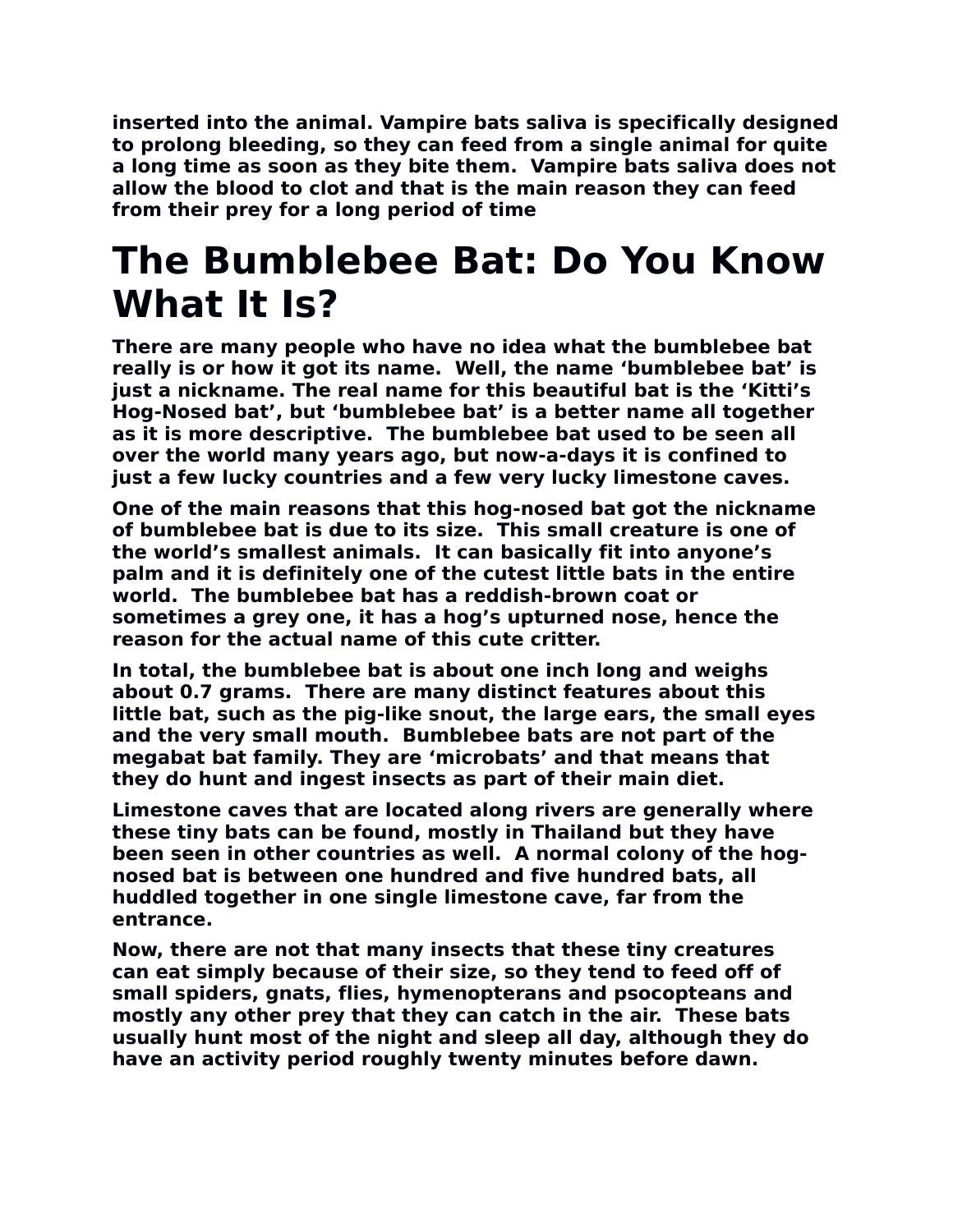**Female bats will generally only give birth to one young bat a year; they will care for that bat until they are grown and able to have their own family. This usually takes about a full year and as soon as that year is over, the female will get pregnant again and will give birth to another single baby bat. This slow reproduction makes bats susceptible to extinction. While it may be difficult to find a bumblebee bat in this day and age as they are on the endangered species list, there are still are few colonies of these cute bats.**

#### **About Evening Bats**

#### **The Evening Bat**

**One of the most distinct features about the Evening Bat, Nycticeius Humeralis, that you may notice is that it looks almost exactly like a Brown bat. While the Evening bat is quite a bit smaller than the [Big](http://www.about-bats.com/big-brown-bats.html) [Brown bat,](http://www.about-bats.com/big-brown-bats.html) the glossy brown fur, black face, feet and wings give it the impression that it could be a baby brown bat. Upon closer inspection though, you will notice that the Evening bat reaches only about four inches long with a wingspan of about eleven inches.** 

**You will not find these beautiful bats in a cave. Evening bats can often be located in hollow trees or under bridges. Evening bats are pretty active throughout the year, especially since they usually make their home in states that are a warmer climate. This bat is one of the bats that migrate to the southern states when it becomes colder, generally, these bats are only willing to fly roughly three hundred and forty miles versus other bats that are willing to fly thousands of miles to South America.**

**The Evening bat is a slow and steady flyer that will feed off of insects higher in the air the evening and when it gets darker it will swoop in lower. It is one of the many bats that make up their diet of insects**

#### **The Big Brown Bat "Eptesicus Fuscus"**

**Big Brown Bat Catching a Moth** 

**The Big Brown Bat, which is also referred to by its scientific name of "Eptesicus Fuscus", can be found in the south of Canada, as well as temperate areas of North American. They are also indigenous to parts of Central and South America, as well as the West Indies. They are no less versatile in their specific roosting locations. You**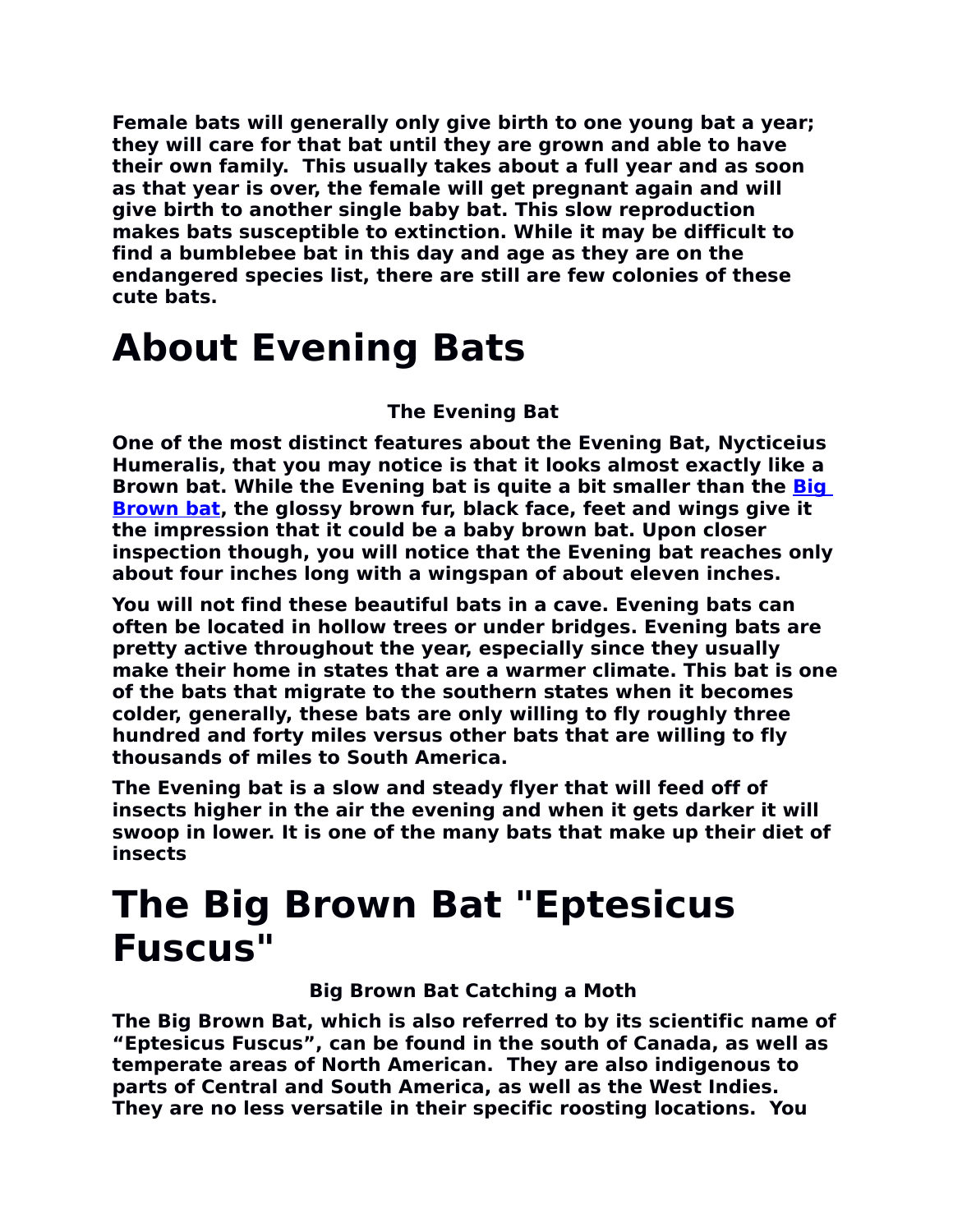**can find the Big Brown Bat in large cities, small towns, and of course in rural locations. Surprisingly, it is not at all common in areas that have heavy forests. They prefer a very stable environment and an extremely well insulated habitat, which is necessary for their hibernation. The Big Brown bat has a stronger, more adaptable constitution than most of its brethren, so it can stand winter climates better.**

**So what sort of habitat is their favorite? Like many other bats, the Big Brown Bat will frequently take up residence in domestic dwellings (see picture). Also like other [bats,](http://www.about-bats.com/index.html) the Big Brown likes barns, silos and even churches. You can even find these bats roosting in storm drains, sewers, expansion joints in stadiums, and in copper mines too. Clearly, they are versatile in their choice of home. Before much of the world was settled, they frequently inhabited hollows in trees, natural caves, and the rocky crevices in ledges, cliffs, and outcrops. Even today, you can still frequently find Big Brown bat colonies living in trees. Quite recently, a batch of them was found in caves located in Minnesota, hibernating the winter away. But along with civilization came human habitats and the bats prefer those to their natural habitats.**

**As you would expect, the Big Brown Bat is a big, brown bat. They average between one hundred and ten and one hundred and thirty millimeters in length. Their tails run about half the length of their bodies and their wingspan runs approximately thirteen inches – that's over a foot across! The females are bigger than the males. Their heads are big as well, and they have thirty-two sharp, potentially lethal, and very heavy teeth (see picture). They do indeed look brown but colors can run the gamut between tan with pink undertones to a color like rich, dark chocolate.**

**As mentioned, the females tend to be longer, a species trait which is known as 'sexual dimorphism'. The breeding season for the Big Brown Bat is in the fall – later rather than in the earlier months. The female of this species can carry one to two embryos in her womb at a time and the normal gestation period lasts about sixty days. At birth, the babies only way about four pounds but they can be weaned anywhere between eighteen days and thirty-five. They take up to 2 years before they are old enough to breed.**

**These bats eat insects (see picture), so they are known as being 'insectivorous'. They particularly enjoy eating beetles. They also enjoy certain types of [flies, moths,](http://www.thebutterflysite.com/) [winged ants,](http://www.live-ants.com/) and even [dragonflies.](http://www.dragonfly-site.com/) They typically eat only when the whether is warmer, which means they have to eat a lot to store up for the winter, when they hibernate.**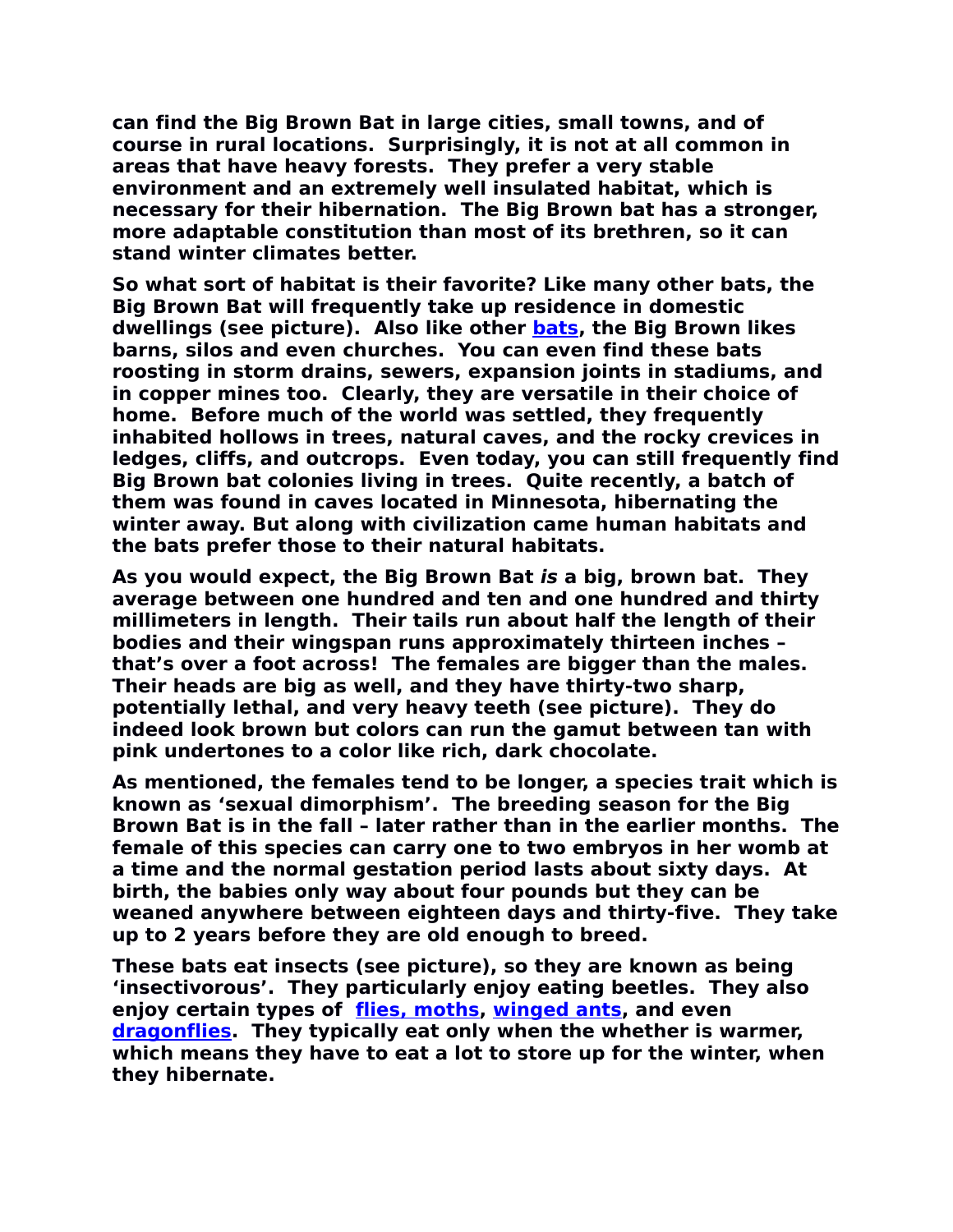### **The Little Brown Bat**

**Have you heard about the [Big Brown Bat?](http://www.about-bats.com/big-brown-bats.html) Well, now it is time to discuss the Little Brown Bat, which is also known, scientifically, as Myotis Lucifugus. Although these bats are qualified as being medium in size, they really are small compared to most of their brethren. They only measure four inches long on average and their wingspan is approximately ten inches. They are indeed brown, ranging in color from medium to a buff kind of brown, and their fur tends to be very glossy (see picture).**

**The Little Brown Bat is very common in the eastern portion of the United States but in actuality, it can be found all across the United States in a number of different locations. However, it does not typically occur in the southern portion of the Great Plains or in the southeastern portion of the Coastal Plain. That being said, you can find quite a lot of them in Alaska, Canada, California, Arizona, the Rocky Mountains, and even in Mexico.**

**The Little Brown Bat is very adaptable, especially where humans are concerned. They have reached the point where they are largely not bothered at all by our presence. The versatility of where they live and occur extends throughout other aspects of their lives as well. Like most other bats, these bats hibernate. They like to do so in caves, in mines, and in quarries located underground. However, all of these areas have to have acceptable temperatures. The Little Brown Bat likes warm, moist areas, especially when they choose to hibernate in a cave.**

**These bats are not solitary creatures by any means. However, when they roost, they do not do so in groups or clusters. They do not like to be tightly packed together. Quite the contrary, when these bats roost, they instead hang in single rows, typically in the cracks located along the rocks. Sometimes, they are known to hang in very loose clusters.**

**Like a lot of bats, the Little Brown Bats [migrate.](http://www.monarch-butterfly.com/monarch-migration.html) They head south in the fall and typically hibernate in portions of the southern United States, such as Kentucky, Texas, and so on. After they come out of hibernation in the spring, the females of the specials begin forming birthing colonies, also known as a maternity colony. These colonies can encompass a few hundred bats. The members of these colonies like to roost in buildings and barns, especially attics, which are known for being extremely warm and appropriately excluded. The baby bats are born in June. The Little Brown Bats only has one pup. They can fly in as little as three weeks after they are born. Sometimes, the male bats will roost with the females, but more**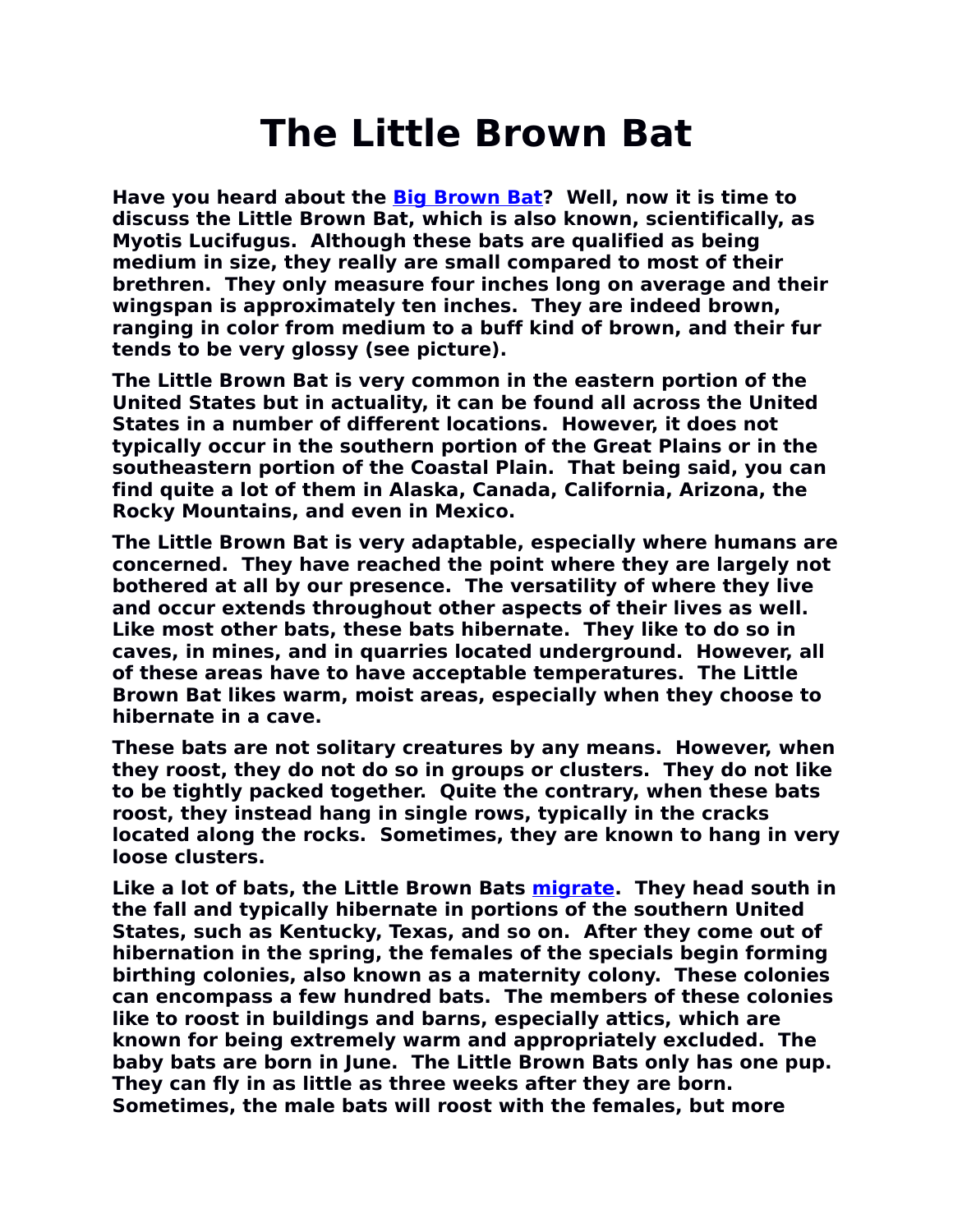**often than not, they roost by themselves, typically in buildings, trees, loose bark, and bridges. Like most other bats, both the male and female Little Brown Bat enjoy feeding on small, winged insects, especially beetles of all kinds**

### **The Brazilian Free-Tailed Bats**

**There is a huge amount of information known about the Brazilian Free-Tailed bat, scientific name: "Tadarida Brasiliensis". The Brazilian Free-tailed Bat is a medium size. It has broad ears and big feet. Half of its tail is not attached by with wing membranes, so it's considered a 'free tail' thus the name. The upper part of its body ranges from being a reddish shade to being black. The underside of its body is much more pale. It has very large teeth, and can have as many as six incisors. In fact, that is the average, though some of these bats have four incisors and others have five. Although it is classified as being medium in size, it is much larger than a number of other medium sized bats at ninety-five millimeters long. Its tail is thirty eight millimeters long, its feet are ten millimeters long, its ears are an astounding nineteen millimeters long, and its forearms are forty two millimeters long. It can weigh anywhere between eleven grams and fourteen grams. These bats are common in the United States, especially down south. They are frequently spied in Central and South America as well, as you might expect.**

**The Brazilian Free-tailed Bat is very versatile in its choice of daytime roosts. They like to use mine tunnels, caves, hollows in trees, old and/or abandoned wells, bridges, domestic houses, and a variety of other buildings. Despite that versatility, this bat has some very specific requirements for what qualifies as a good roost. Most notably, they choose the roost as a colony, so there must be enough room for all the bats in the colony to roost. This is a pretty big requirement, because while some of the colonies only have a few dozen bats, others of them can have as many as a few million. The roost needs to be fairly dark, and it also has to be dry. There must also be plenty of room below, because they need the room to drop when they take off to fly. So, the hollow spaces under roofs, open spaces between buildings, hollow places in walls, attics, and even the smaller spaces located between buildings and signs can be used. When a colony of Brazilian Free-tailed Bats choose a cave in which to roost, it can be known as a "guano cave." If you have ever seen any of the bats found in the famous Carlsbad Caverns, then you have likely seen quite a few of these bats, as they comprise most of the bats in those caves.**

**They are easy to identify when they are flying as well. They typically take off and begin to fly right before it gets dark. They**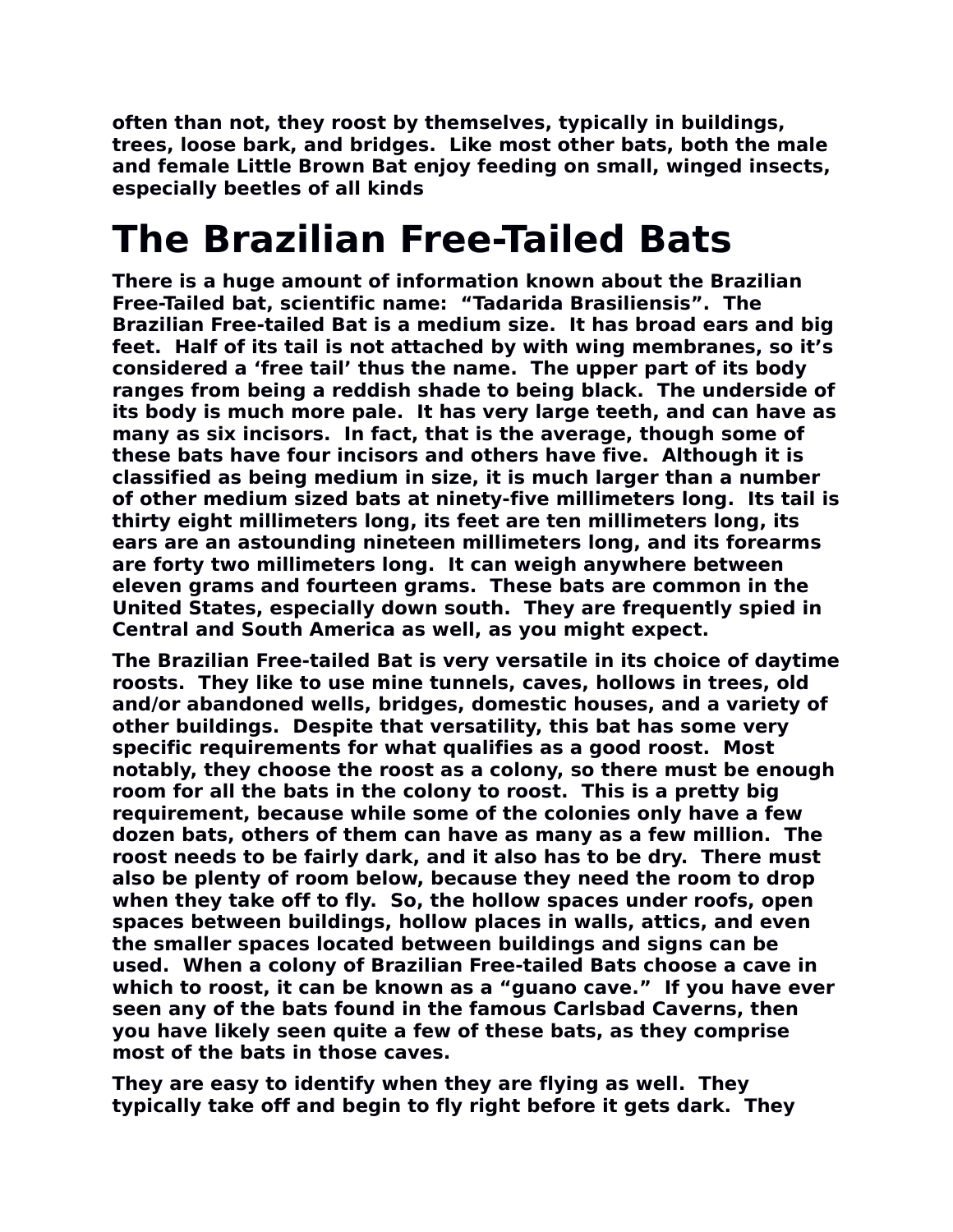**tend to drop very close to the ground and then swoop up and go high. They fly very quickly and are known for being very aggressive when they are on the wing. This can be attributed to their build, especially their wings, which are sharply angled, long, and very narrow. Because they are so big and strong, catching food is easy. They eat mostly [moths](http://www.nature-gifts.com/live-butterfly-kits.html) but are also known to dine on leaf chafers, ground beetles, leaf beetles, weevils, water boatmen, winged ants, leafhoppers, and green blowflies.**

#### **About The Eastern Red Bats**

**Lasiurus Borealis', the Eastern Red Bat, is just about medium in size and, as the name implies, has a distinct red color (see picture). It has short ears that are broad, rounded at the tips, and slightly furry. It is very difficult to mistake the Eastern Red Bat with any other of its bat brethren. This bat looks a little frosted, due to white tips on its reddish fur – at least in the females. The majority of the males in this species do not have white tips on their fur. As such, they tend to look much more red than the females. Their average length is one hundred and eight millimeters and in general they weigh anywhere between ten and fifteen grams**

**Like most other bats, the Eastern Red Bat migrates, going north in the spring and south in the fall. Typically, they like to spend the winters in the southern portion of the United States, as well as locations south of the border, like Bermuda, Mexico, and the Antilles**

**'Lasiurus Borealis', the Eastern Red Bat, is just about medium in size and, as the name implies, has a distinct red color (see picture). It has short ears that are broad, rounded at the tips, and slightly furry. It is very difficult to mistake the Eastern Red Bat with any other of its bat brethren. This bat looks a little frosted, due to white tips on its reddish fur – at least in the females. The majority of the males in this species do not have white tips on their fur. As such, they tend to look much more red than the females. Their average length is one hundred and eight millimeters and in general they weigh anywhere between ten and fifteen grams.** 

**Eastern Red Bats prefer to dwell in the forests and, for the most part, they are creatures that enjoy solitude. They are a primarily solitary species of bats. They are not the only solitary species, of course, but unlike most other species in North American they will roost either out in the open or up in trees. Although most bats enjoy the occasional cave or tunnel, the Eastern Red Bat usually do not even consider them as a possible roosting site. They greatly prefer trees, especially the foliage. Down south, they are not above going**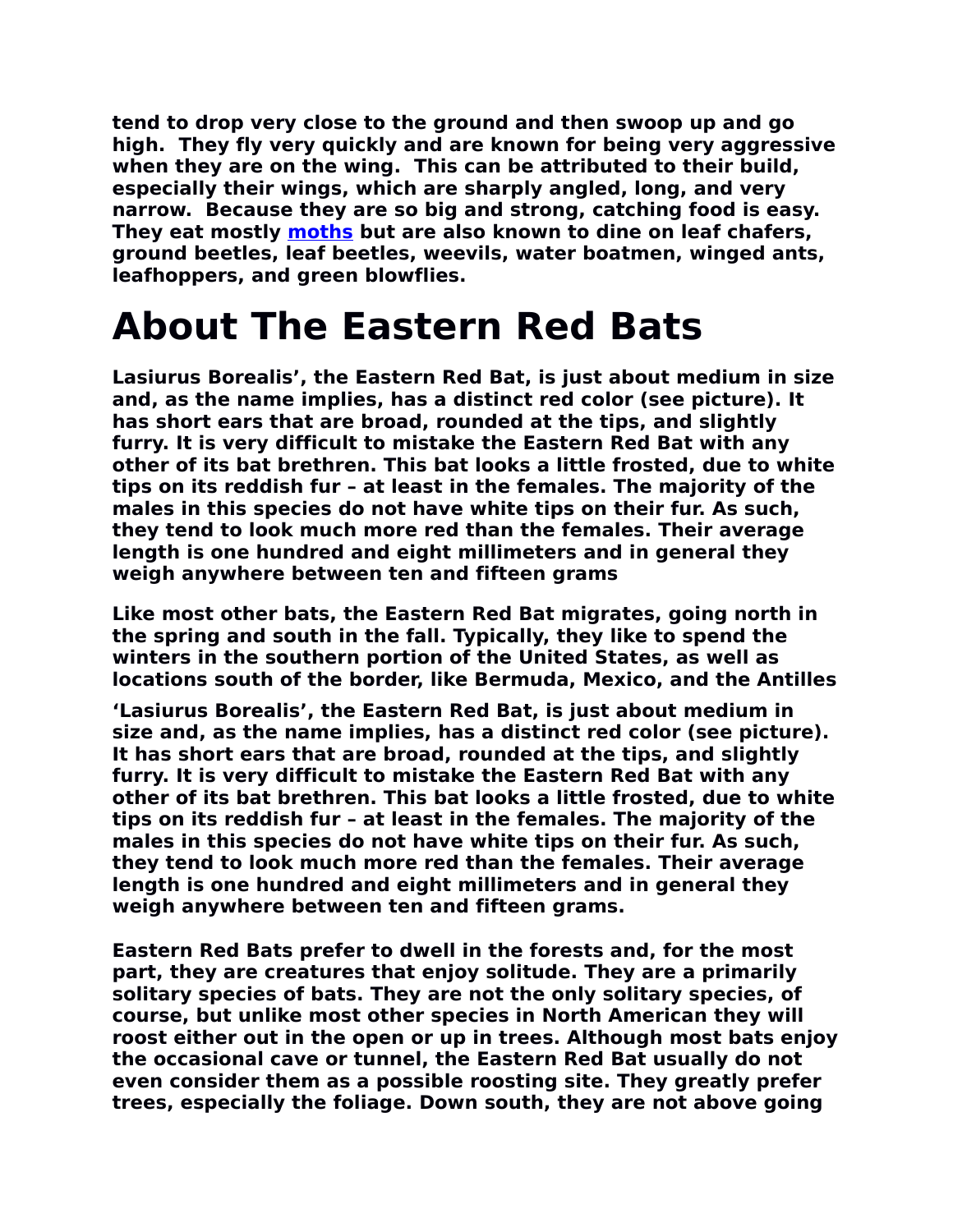**to roost in a lush hang of Spanish moss. Their love of this and tree foliage is due to the fact that, when concealed in a proper roost, a roosting Eastern Red Bat will look quite a lot like a red leaf.**

**Like most other bats, the Eastern Red Bat migrates, going north in the spring and south in the fall. Typically, they like to spend the winters in the southern portion of the United States, as well as locations south of the border, like Bermuda, Mexico, and the Antilles.**

**When they feed, they like to go out during the early evening hours. They hunt near to the ground and prefer to do so in orchards and shaded groves. They tend to be territorial in their feeding patterns. Their favorite prey consists of insects that fly at night, namely winged [ants,](http://www.live-ants.com/) moths, planthoppers and leafhoppers, and any number of different beetles, such as scarabs, ground beetles, and assassin beetles.**

#### **The Long Legged Bat**

**As their name implies, Long-legged bats, the 'Myotis Volans', are fairly long bats. Their tails are long, their ears are short, and they have big feet as well. Surprisingly, given that they are known specifically as long legged bats, the length of their legs is not readily known. However, all of their other measurements have been documented. Therefore, we know that they range from anywhere between ninety to ninety four centimeters long, their feet are about seven millimeters long, their tails are about forty five millimeters long, their forearms are about thirty nine millimeters long, and their ears are about thirteen millimeters long. They have a wingspan that ranges between twenty-five centimeters and twenty-seven centimeters. We also known that they are relatively light for bats, no matter how big they are. They can weigh from five to nine grams. The Long-Legged Bat can be found in parts of southern Alaska, in the western portion of Canada, extending due south, all the way into the northern portion of Mexico.**

**The Long-Legged Bat prefers to dwell in the forest. They particularly love woods that are very high and very open. They are also fond of mountains, especially the terrain associated with them. Like a lot of other bats, the females form maternity colonies when they are pregnant or ready to give birth. The birthing colonies are not typically built in the woods or in the mountains. Instead, the females form them in the crevices of cliffs and rocky outcrops, in**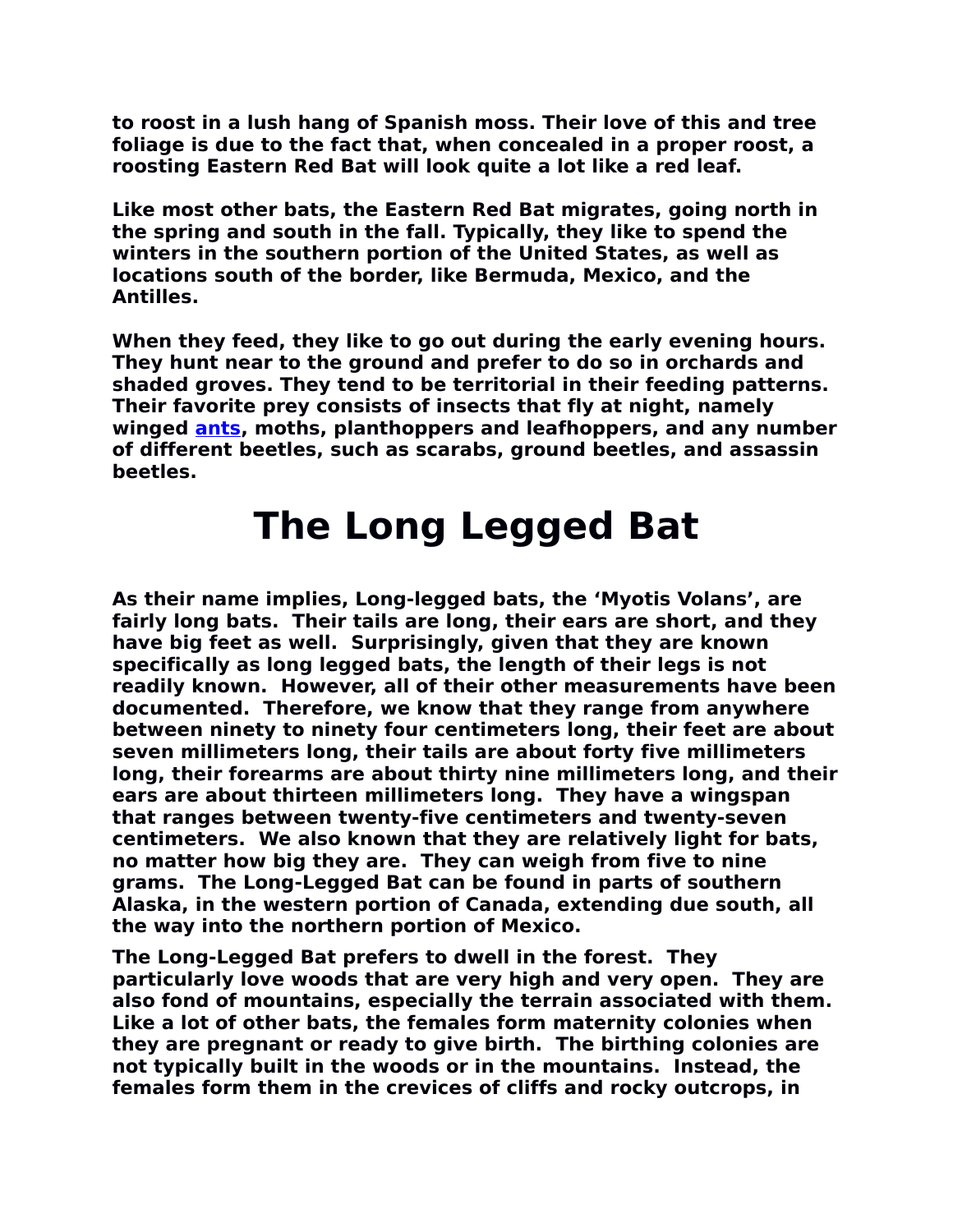**buildings, out over the water, and in trees. Unlike many of their brethren, they do not seem to even consider using caves as a place to roost during the day. They do sometimes use caves at night, though. We are not really sure what these bats do in the winter; let alone what their habits are then.**

**However, we do know when and where they like to hunt. The Longlegged Bat comes out just before it gets dark outside. They like to look for food in the areas around trees, cliffs, and they also look for prey out over the water. As a predator, it is very direct and very quick. It can and will fly over long distances to find food. It stays active during the majority of the night; however, its energetic activities tend to reach their peak during the first few hours after the sun has set.**

**What we do know of the Long-legged Bat's hibernation habits leads us to believe that, in the hibernation roosts, there are typically more males roosting there than there are females. We also know that, since this bat can still fly when the temperatures are cold, their prehibernation period can last much longer than it does for other bats.**

**The Long-legged Bat definitely has a favorite food: it loves to eat [moths.](http://www.butterfly-gifts.com/live-butterfly-kits.html) However, it does feast on other things. It seems to enjoy insects and invertebrates that have soft bodies the best. For example, it seems to be quite fond of termites, flies, wasps, lacewings, small beetles, true bugs and leafhoppers**

### **The Northern Long Eared Bat**

**The Long Eared Bat** 

**Myotis Septentrionalis, better known simply as the Northern Longeared Bat, is located in different parts of the eastern portion of the United States, as long as they are heavily forested. However, despite their wide distribution, they are also quite sparse. There are many forested regions of Canada where you can find the Northern Long-eared Bat as well, such as Newfoundland, southern Canada, and British Columbia, among other locations. In the United States, this bat can be found in North Dakota, South Dakota, Florida, and along some parts of the east coast.**

**On average, the Northern Long-eared Bat weighs about seven and a half grams, though their weight can range between six and nine grams. In general, their wingspan ranges from twenty-three centimeters to twenty-six centimeters; the average wingspan**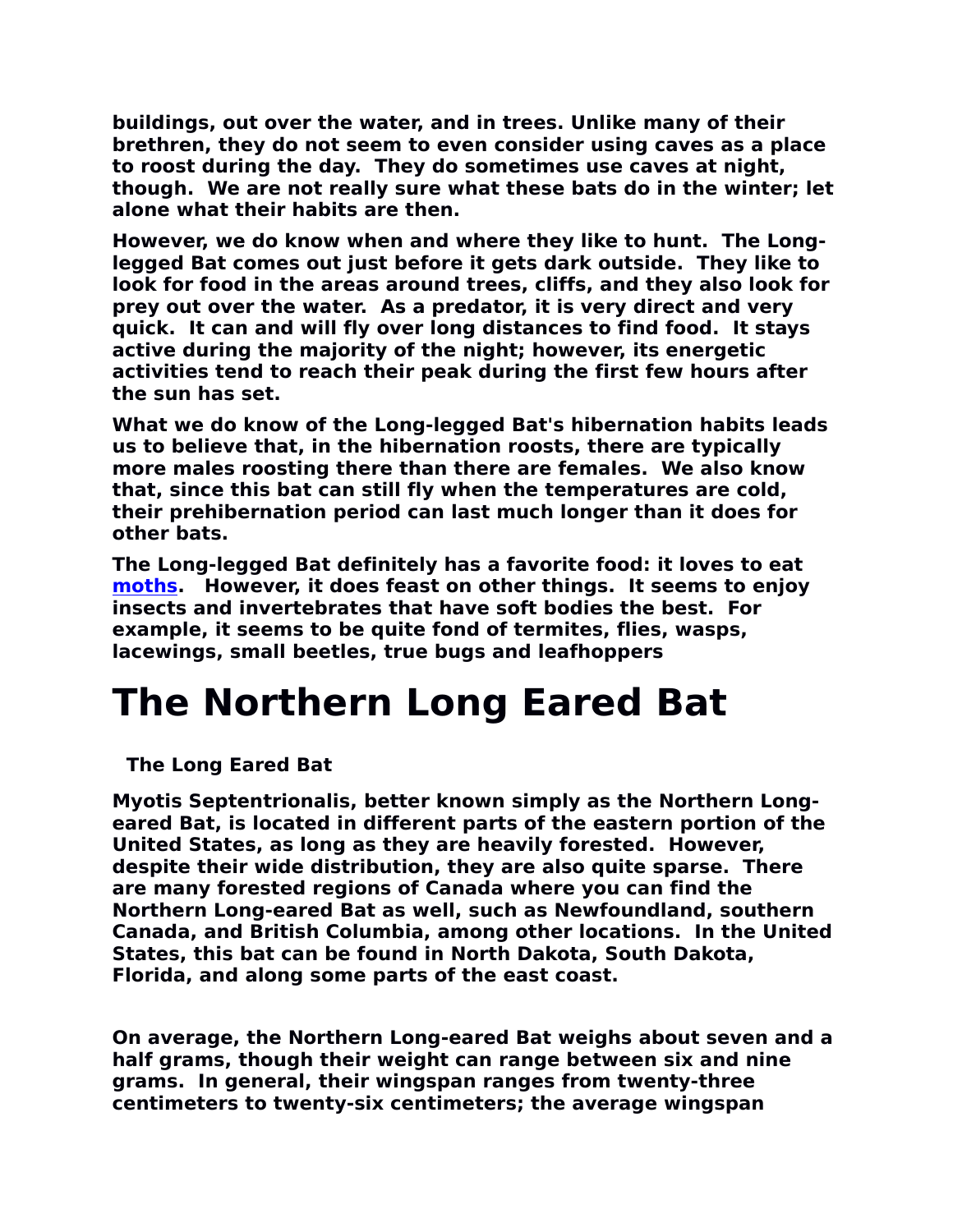**measures in at twenty-four and a half centimeters. As far as length goes, most of these bats are just under eight millimeters (3 inches) long on average. As the name of the bat implies, they do have very long ears, measuring between seventeen millimeters and nineteen millimeters. Just like it happens with a lot of bats, the Northern Long-eared Bat is bat that includes sexual dimorphism. All this means is that the females of the species are bigger than the males.**

**The females breed in the fall months. In general, they only have one pup – baby bat – at a time. In fact, it is very rare for a female to give birth to more than one pup. The average gestation period lasts fifty-five days, but it can range between fifty and sixty days. Also on the average, the pups will be weaned from their mothers in thirty days. Like most other bats, they do not choose one mate to stay with for life, or even from one breeding period to the next.**

**The Northern Long-eared bat is considered to be an insectivore. They emerge just after the sun sets in order to hunt their prey. They also hunt again right before dawn. Their favorite insects are small and fly at night; they include caddisflies, beetles, moths, leafhoppers, and flies. Sometimes, however, these bats are known to get prey while in a sitting position as well**

### **The Seminole Bat**

**Lasiurus Seminolus, better known as the Seminole bat, is medium in size. It is dark in color, characterized by a brown fur that is the color of deep, rich mahogany. However, its appearance is not dark, due to frosted tips that give these bats distinctly red, almost maroon, color. That is what makes them different from Lasiurus Borealis, the [Eastern Red Bat,](http://www.about-bats.com/eastern-red-bats.html) whose red fur has a more orange overtone. The Seminole Bat's tail is very furry, as is the rest of it, especially along its underarms, wrists, and shoulders. They tend to weigh anywhere between eight and fifteen grams.**

**For example, most people assume that the Seminole Bat mates late in the autumn and/or early in the winter. This is very much like the habits of the Eastern Red Bat. In fact, there are a lot of similarities between these two species. Like their red brethren, Seminole bats are very solitary creatures, especially during the winter months and early in the spring. In fact, it does not appear that they hibernate either. However, when there are extended cold spells it does seem like they fall into a sort of torpor. When it gets warmer, they wake up to search for food and eat.**